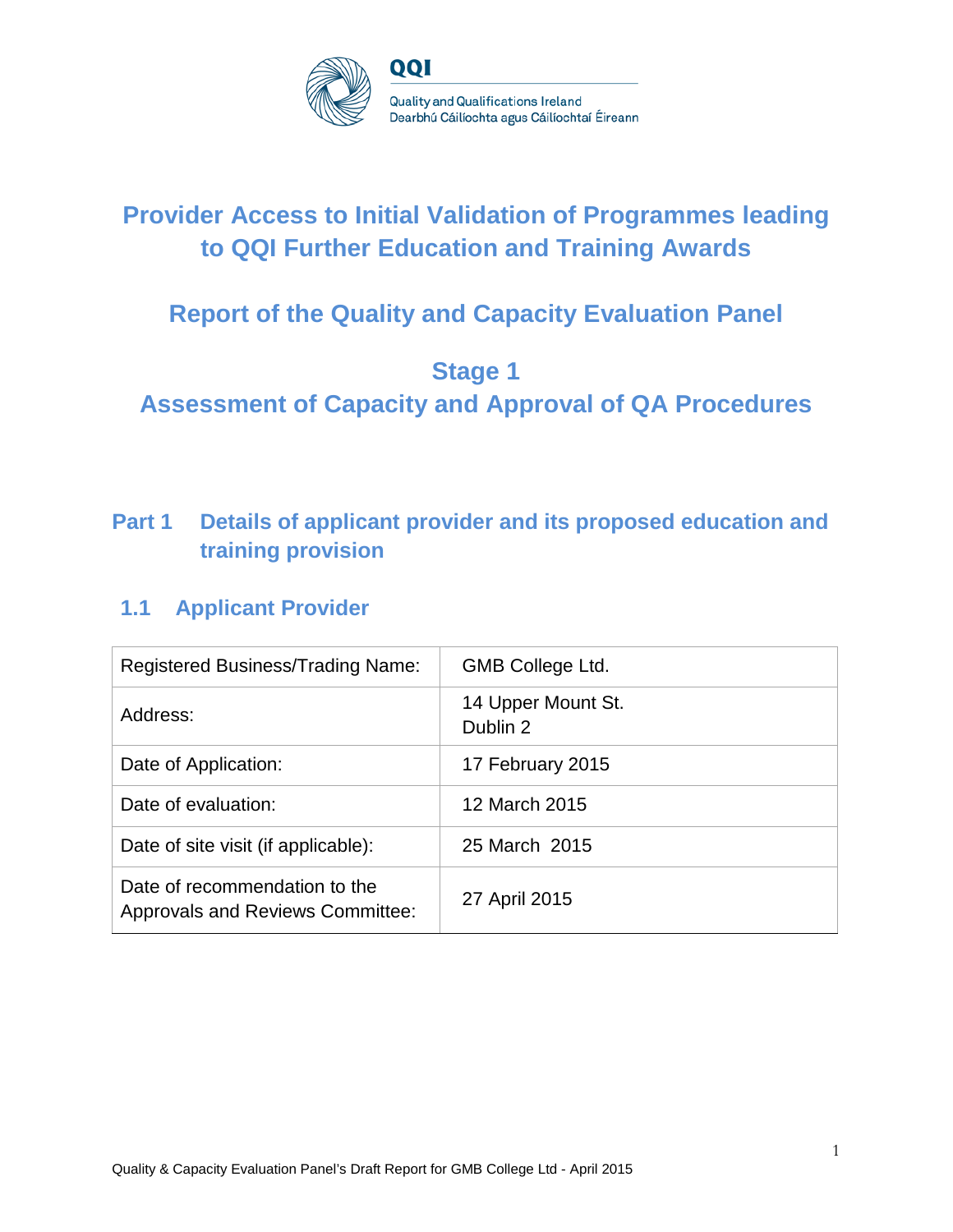

QQI

**Quality and Qualifications Ireland** Dearbhú Cáilíochta agus Cáilíochtaí Éireann

# **1.2 Profile of applicant provider**

GMB (General, Municipal and Boilermakers) is a trade union operating in the United Kingdom and Ireland. The union traces its core activities back to 1889. GMB Trade Union, in a previous incarnation as the Gas Workers Union, was responsible for inviting James Connolly to Ireland and promoting the start of the Trade Union Movement in Ireland.

GMB has more than 600,000 members and is the third largest union in the UK. According to the trade unions Financial Accounts for the year ended 31 December 2013, the union's membership in Ireland is less than 200 members. It is affiliated to the Irish Congress of Trade Unions.

One of GMB Trade Union's strategic objectives is to organise and grow its membership in a number of sectors including security, health services and childcare. In order to raise its profile in Ireland, and in keeping with the union's objectives to promote training and education, the union has purchased premises in Dublin and has set up a whollyowned, Irish registered company, GMB College Ltd., to provide vocational education and training for the security, health services and childcare sectors in which the union is active. The college will support the objectives of the trade union by providing access to programmes leading to QQI awards to workers in these sectors. The college will also support workers through the provision of programmes directly related to trade union activity.

GMB College Ltd. will be funded by the trade union until such a time as it is selffinancing. GMB Trade Union has provided a 'GMB Covenant' signed GMB Trade Union's Director of Finance confirming the union's commitment to funding GMB College Ltd. until it becomes financially self-sufficient. The business plan indicates that it has set a goal of 5 years for this to happen. The financial and other support provided by GMB Trade Union removes some commercial pressures from GMB College Ltd.

GMB Trade Union purchased 14 Upper Mount Street, Dublin 2, in October 2014, as its location for the college and trade union offices. This building has been in educational use since the early 1940's and was most recently in use by the Dublin Institute of Technology.

The trustees of GMB Trade Union are the beneficial owners of GMB College Ltd. A Board of Management of no more than seven members acting in a non-executive voluntary capacity is responsible to the GMB Trade Union trustees for the governance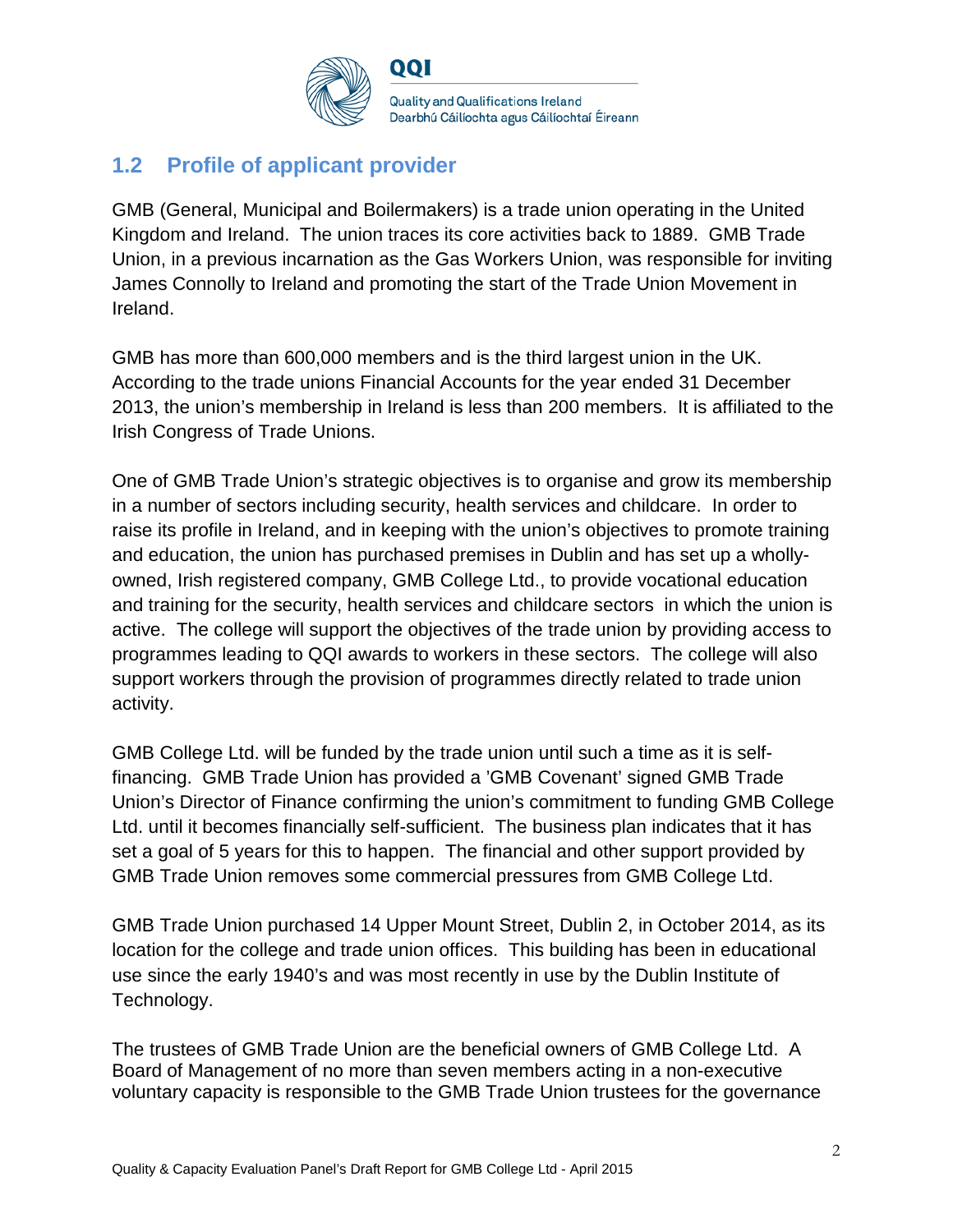

of the college. Representatives of the GMB Trade Union, individuals with experience in training delivery and educational oversight and the college Academic Director will be members of the Board of Management

GMB College Ltd. is a start-up operation and has delivered no education and training programmes to date. Since the purchase of the building in October 2014 and the establishment of GMB College Ltd. in December 2014, it has focussed on the preparation of an application for initial validation to QQI and the refurbishment of the building.

### Organisation structure and staffing

GMB College Ltd. currently has employed 3 staff - an Academic Director (currently part time and transitioning to full time as the college commences operations), a full time Deputy Director, and an operations Manager, who is also the GMB Trade Union Branch Secretary.

The organisation chart (Annex 1) details the other roles that will be filled as the operations commence. GMB College propose to recruit permanent Programme Managers and a panel of qualified tutors to be contracted to deliver specific programmes.

In order to establish the college, a 'commencement team' has been put in place to support, recruit and mentor the staff. The team is made up of the three GMB College staff and five experienced tutors in areas relevant to the college's proposed provision. This team will remain in place until the recruitment of staff has been completed.

The college plans to have three departments:

#### **Department 1 Industrial Relations and Business School**

The focus of this department is on developing and delivering programmes that educate learners to work in Human Resources, Industrial Relations and the Trade Union Movement by offering relevant accredited awards. If the college is successful in getting its programmes validated by QQI, the college plans to seek access to and membership at the appropriate level for its graduates of the Chartered Institute of Personnel and Development (CIPD).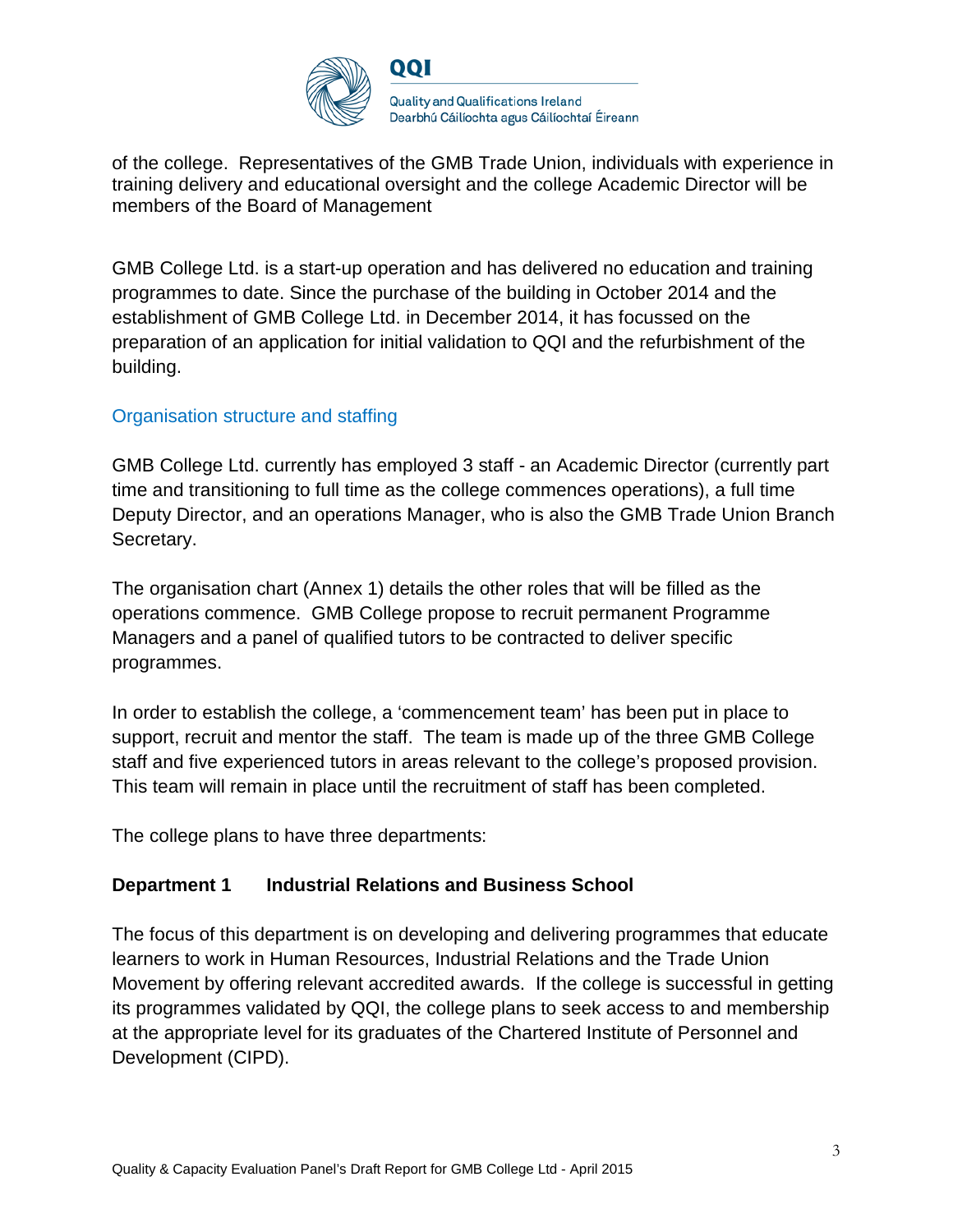

This department also plans to oversee a range of training workshops and breakfast briefings to employers.

## **Department 2 Workplace Training and Workshops**

This department is focussed on the design and delivery of training workshops and the provision of programmes required to access employment in certain fields. Some programmes will be accredited e.g. level 5 Trade Union Studies, Level 4 Security Industry awards and some will be industry standard training i.e. Safe Pass, Manual Handling. Focused

This department will provide support services in English language and literacy support.

## **Department 3 Early Years and Social Care.**

This department is focussed on the provision of accredited programmes in Early Years and Health Care at both Level 5 and Level 6. GMB College Ltd. has relationships with employers in these areas. This will facilitate work placements required as part of the programmes and which it is envisaged will result in full time employment for the learners who achieve the awards.

### Related college activity

GMB College Ltd. is developing links with the National Adult Literacy Agency (NALA) to provide literacy and numeracy support to learners. NALA will be provided with rent free accommodation in the college.

The college also intends to provide career guidance services to learners that will support each learner's career goals and/or further education and training plans.

### Learner recruitment

The programmes offered by GMB College Ltd. will be open to all learners. There is no requirement for a learner to be a member of GMB Trade Union to access any programme.

# **1.3 Proposed education and training provision**

The GMB College Ltd. initial application to QQI indicated its intentions to provide further education and training programmes leading to major and minor QQI awards at Levels 4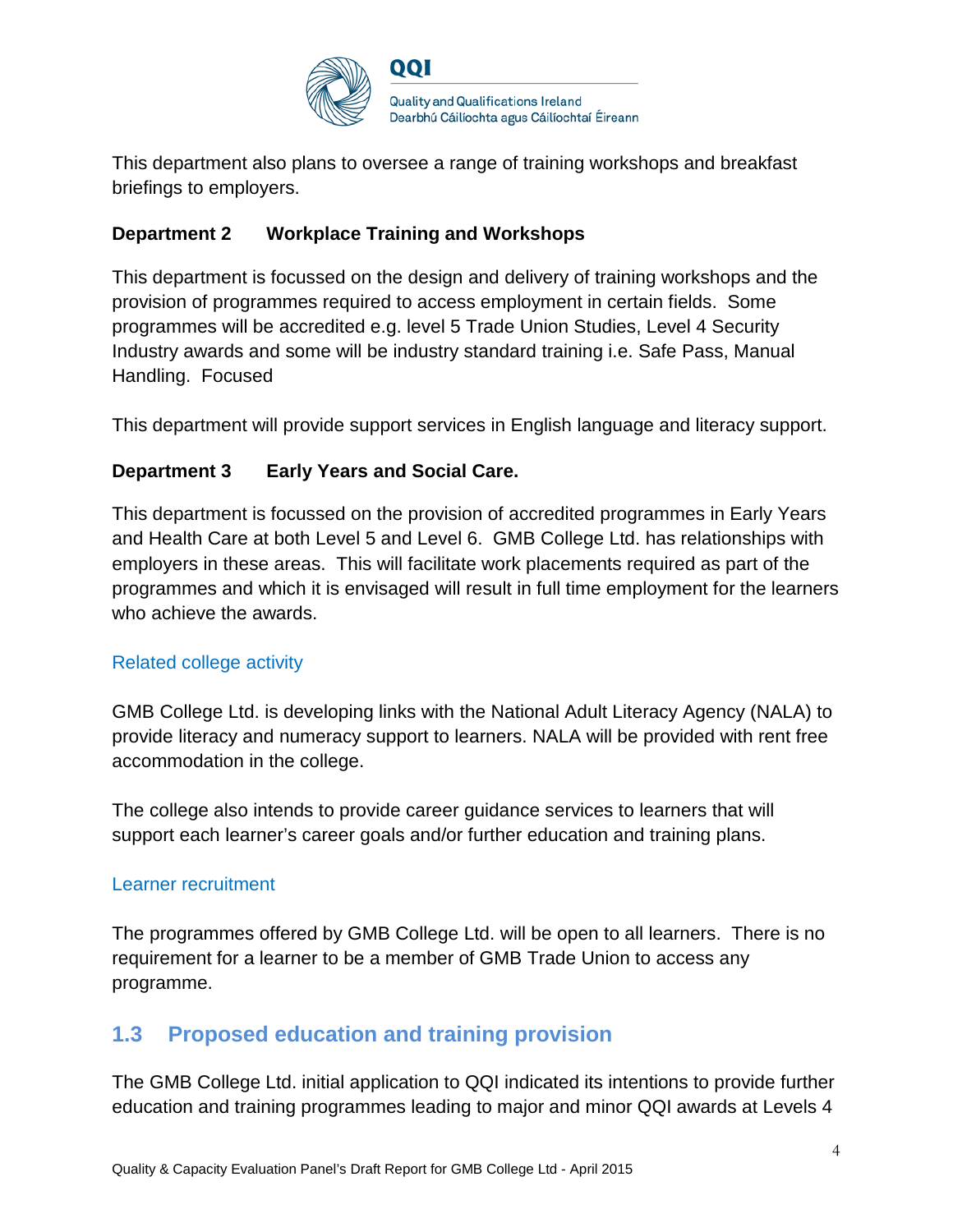

to 6 of the National Framework of Qualifications (NFQ). The college proposed to offer eight major awards and a range of minor awards. In the discussions with the panel, GMB College Ltd. revised its proposed provision. It confirmed it is proposing to offer further education and training minor awards at NFQ Levels 4, 5 and 6 and five major awards at NFQ Levels 5 and 6.

The awards proposed are:

| Level 4 Minor awards in                      |        |  |
|----------------------------------------------|--------|--|
| <b>Door Security Procedures</b>              | 4N1114 |  |
| <b>Work Place Safety</b>                     | 4N1124 |  |
| Level 5 Minor awards in                      |        |  |
| <b>Occupational First Aid</b>                | 5N1207 |  |
| Safety and Health at Work                    | 5N1794 |  |
| <b>Security Industry Procedures</b>          | 5N1785 |  |
| <b>Legal Practice and Procedures</b>         | 5N1394 |  |
| Care provision and practice                  | 5N1358 |  |
| Level 5 Major awards in                      |        |  |
| <b>Trade Union Studies</b>                   | 5M5156 |  |
| <b>Health Services Skills</b>                | 5M3782 |  |
| Early Childhood Care and Education           | 5M2009 |  |
| Level 6 Minor awards in                      |        |  |
| <b>Equality and Diversity Advocacy</b>       | 6N3078 |  |
| <b>Health and Safety Management Services</b> | 6N3149 |  |
| Level 6 Major awards in                      |        |  |
| Management                                   | 6M4587 |  |
| <b>Early Childhood Care and Education</b>    | 6M2007 |  |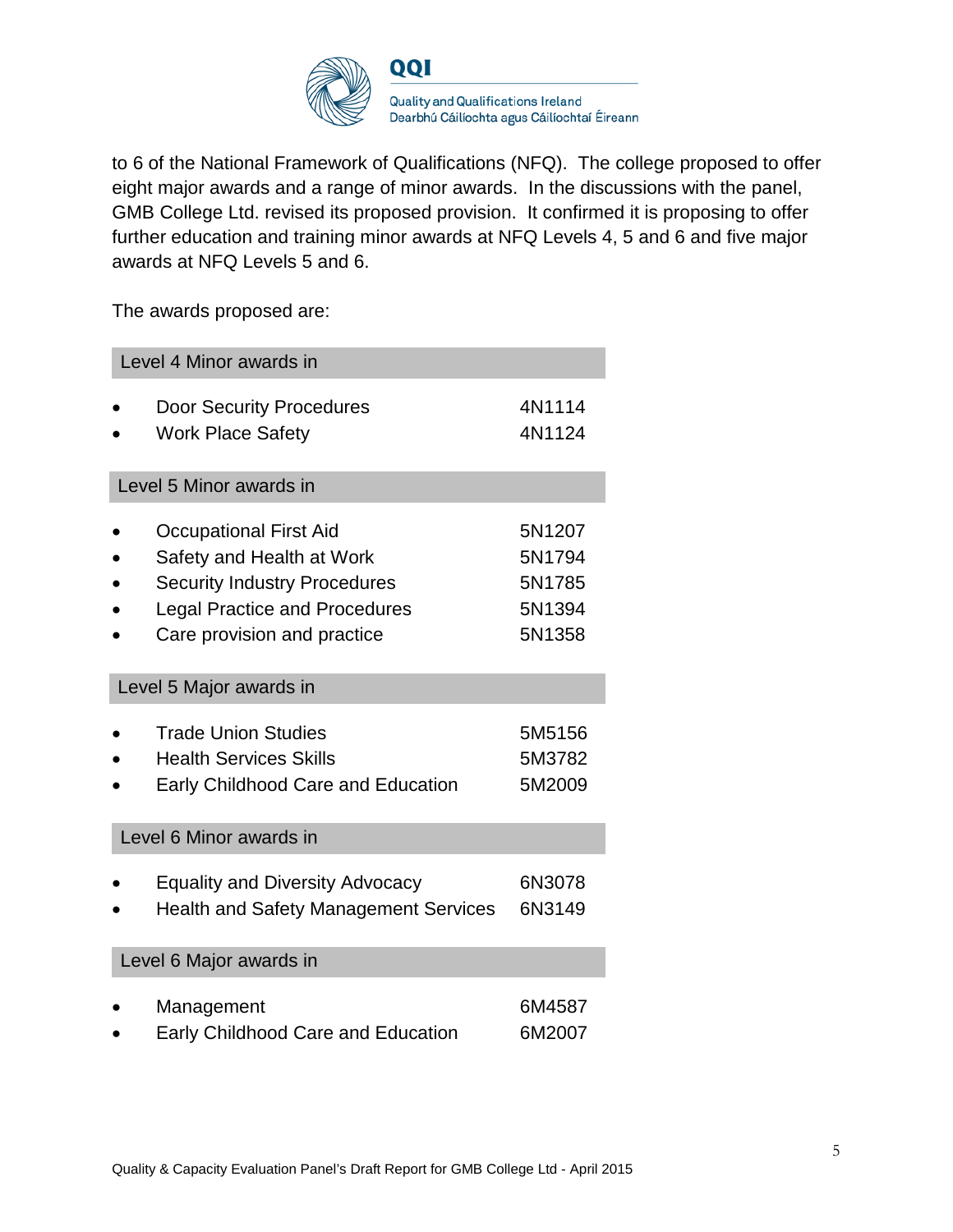

The rationale provided by GMB College Ltd. for selecting these awards is to offer training to learners in sectors directly linked to areas where the GMB Trade Union is actively developing a presence among workers and employers.

As provision in Early Childhood Care and Education and in Security is regulated, highly competitive and evolving in the further education and training (FET) sector, GMB College Ltd. will be presented with challenges that require sound research and training need identification in relation to the proposed provision.

# **Part 2 The Quality and Capacity Panel Membership**

| <b>Name</b>           | <b>Role of Peer</b><br><b>Reviewer</b>                                                                                     | Organisation                                                                                                                  |
|-----------------------|----------------------------------------------------------------------------------------------------------------------------|-------------------------------------------------------------------------------------------------------------------------------|
| Jack O'Herlihy        | Chair                                                                                                                      | Works with a variety of educational<br>institutions on an ongoing basis and is a<br>visiting lecturer on Strategic Management |
| <b>Keith Brumfitt</b> | <b>Quality Assurance in</b><br><b>Further Education</b>                                                                    | <b>Education and Training Consultant,</b><br><b>EQAVET</b>                                                                    |
| Maresa Duignan        | <b>Quality Assurance in</b><br><b>Further Education</b><br>and Subject Matter<br>and Quality<br><b>Assurance Expertise</b> | Early Years Specialist, Department of<br><b>Education and Skills</b>                                                          |
| Seamus Burke          | <b>Subject Matter</b><br><b>Expertise</b>                                                                                  | Head of Individual Licencing & Training,<br><b>Private Security Authority</b>                                                 |

| <b>QQI Staff</b>        |                        |                           |
|-------------------------|------------------------|---------------------------|
| <b>Colette Harrison</b> | Secretary              | Provider Recognition, QQI |
| Paul Brady              | For site visit element | Provider Monitoring, QQI  |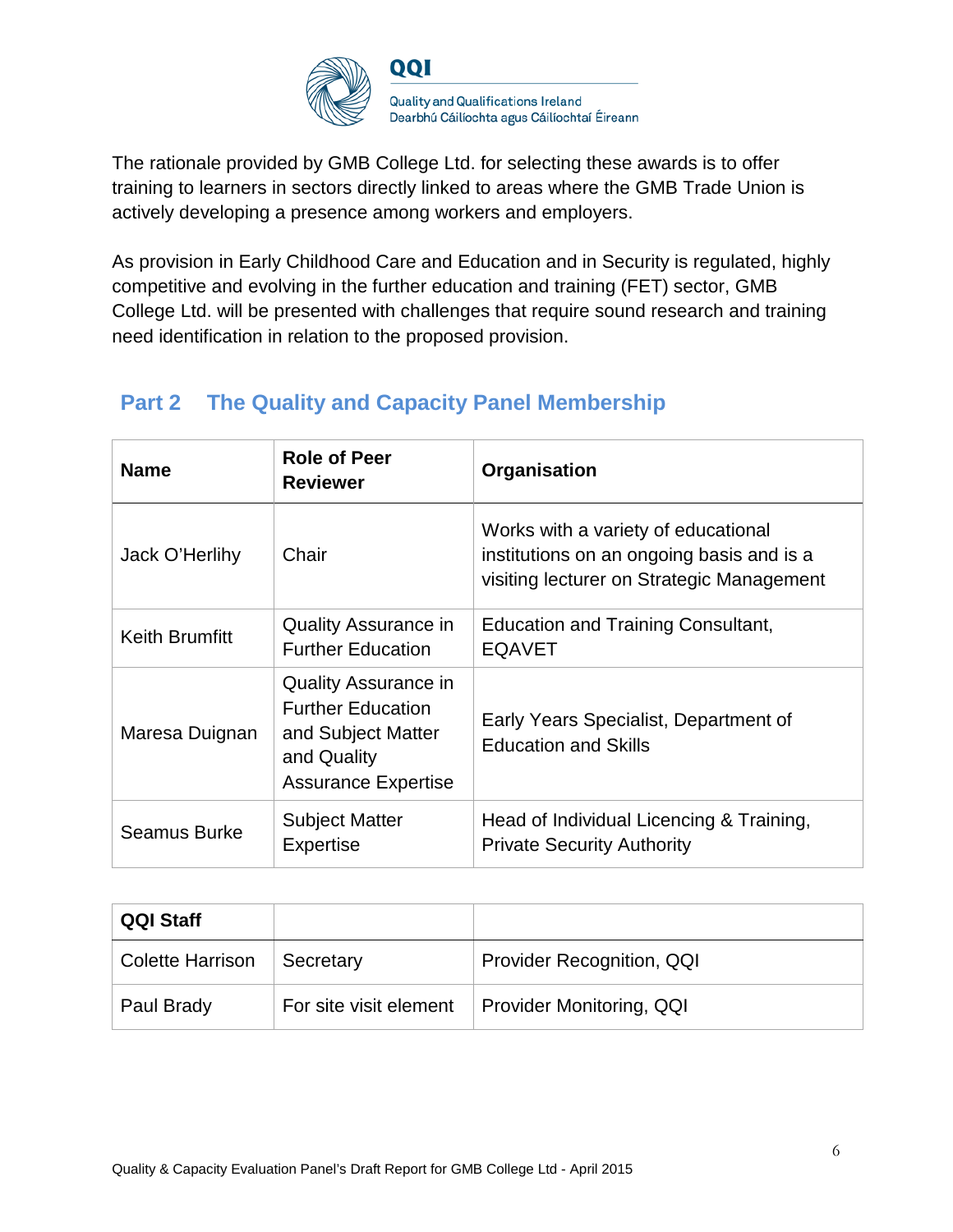

# **Part 3 Findings of the Panel**

## **3.1 Summary Findings**

The Quality and Capacity Evaluation Panel's (panel) role is to evaluate the capacity of GMB College Ltd. to provide quality education and training to learners in the context of the education and training provision it has proposed. Core to this consideration, the panel is required to evaluate the draft quality assurance procedures and supporting infrastructure submitted by GMB College Ltd.

The panel reviewed the documentation presented by GMB College Ltd. and documentation submitted by QQI. Annex 2 lists the documentation reviewed by the panel. The panel met staff and members of the commencement team of GMB College Ltd. in the offices of QQI and considered their responses made during the course of the evaluation meeting. Annex 3 lists the staff and members of the commencement team of GMB College Ltd. met during the evaluation process.

Following the evaluation meeting, the panel agreed that a site visit to GMB College Ltd. premises should be undertaken by the QQI executive to confirm that the college premises, facilities and resources detailed in the documentation and presentation to the panel are in place and suitable for the proposed education and training provision. The site visit took place on 25 March 2015. The QQI executive is able to confirm this was the case and that they were appropriate to GMB College Ltd.'s application and fit for purpose.

The panel is satisfied that GMB College Ltd. has demonstrated its capacity to provide quality education and training to learners leading to awards at Levels 4, 5 and 6 of the NFQ. However, this is dependent on the implementation of a comprehensive staffing plan.

The current expertise in its commencement team can support the design, development and delivery of some areas of the proposed provision. These are the Level 4 and Level 5 minor Security, Law and Health and Safety awards, Level 5 major award in Trade Union Studies and Level 6 minor awards in Equality and Diversity Advocacy and Health and Safety. As yet, GMB College Ltd. has not sourced the appropriate expertise to design and develop the proposed provision in Early Childcare and Education at Levels 5 and 6 and Level 5 Health Service Skills.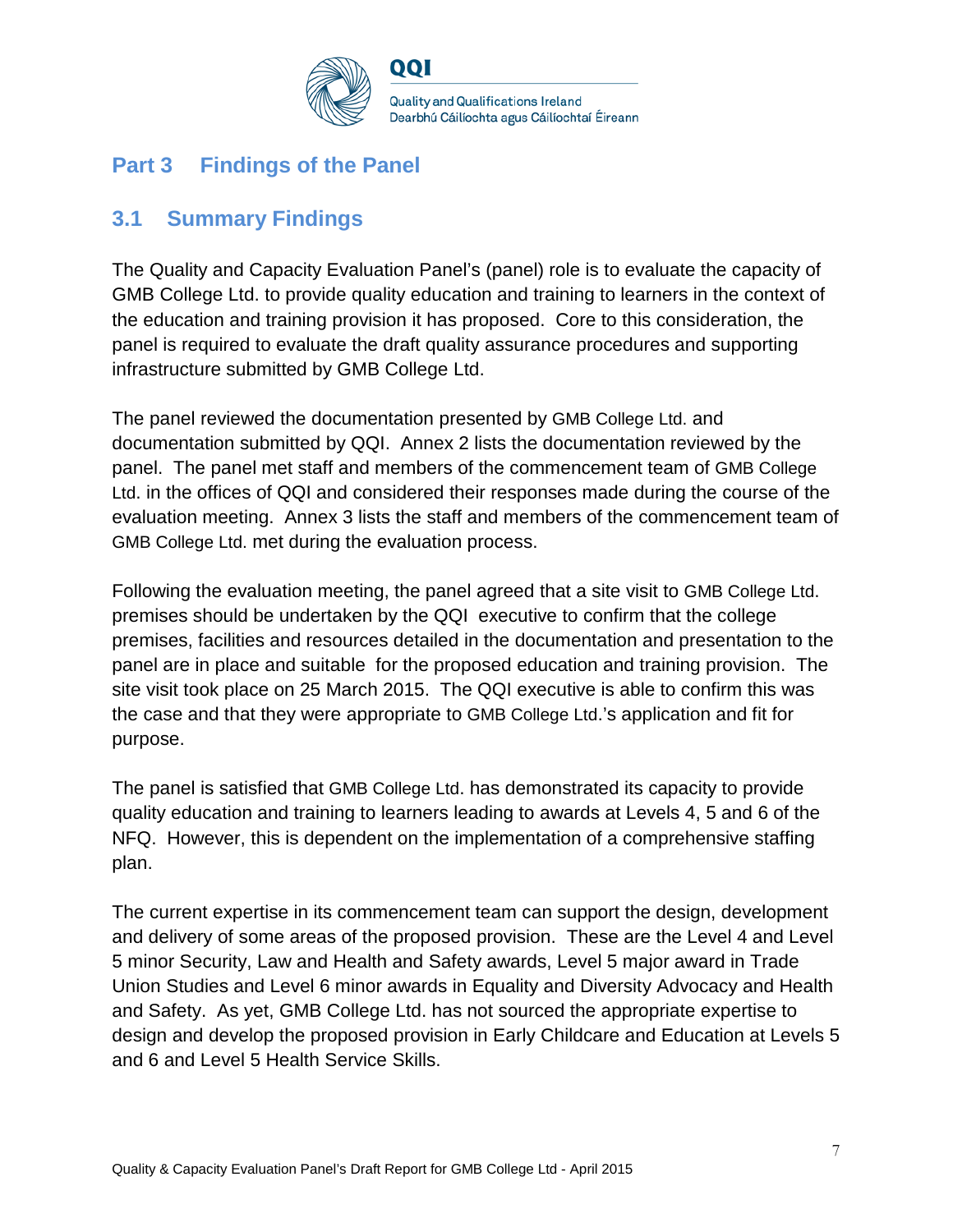

It is the panel's view that GMB College Ltd.'s proposed plan for programme validation indicated in its Business Plan requires revision to phase the application for validation and delivery of the proposed programmes in the following order: Level 4 and 5 minor awards in Security, Law and Health and Safety and the Level 5 major award in Trade Union Studies and Level 6 minor awards in Equality and Diversity Advocacy and Health and Safety. When programmes have been validated by QQI and delivery commenced in these areas, the application for validation of Early Childcare and Education at Levels 5 and 6 and Level 5 Health Service Skills and Level 6 Management should commence.

GMB College Ltd. has demonstrated, during its presentation to the panel, a full ownership and understanding of its own quality system. However, the panel advises that the understanding of QQI's specific requirements e.g. quality assuring learner assessment, for the implementation of quality assurance needs further attention by the GMB College Ltd. commencement team to ensure effective engagement with all QQI processes.

The panel is satisfied that the draft Quality Assurance procedures and supporting infrastructure submitted by GMB College Ltd. demonstrates a potentially effective quality management system fit for the purposes of education and training as outlined above.

# **3.2 Recommendation of the panel to the Approvals and Review Committee**

The panel recommends that the Approvals and Review Committee of QQI approves the proposed draft Quality Assurance procedures of GMB College Ltd. As a result of this recommendation GMB College Ltd. will be permitted to progress to Stage 2 of the initial validation process. This is subject to QQI confirming that the conditions imposed by the panel in this report are met by GMB College Ltd. prior to submitting programmes for validation.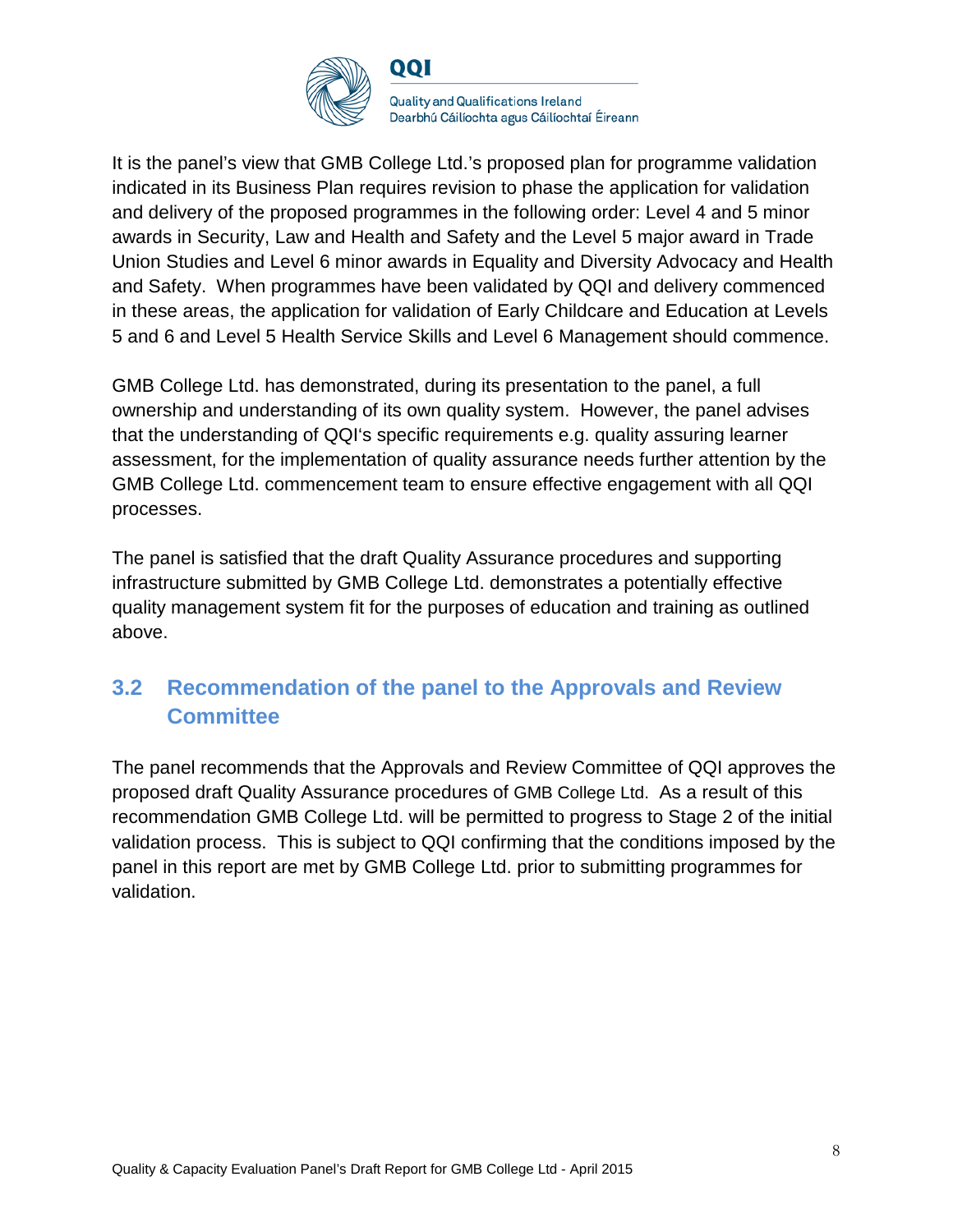

# **Part 4 Detailed findings - Evaluation of the capacity of GMB College Ltd. to provide quality education and training to learners**

## **4.1 Legal and compliance requirements:**

#### 4.1.1(a) Criterion

*Is the applicant an established Legal Entity who has Education and/or Training as a Principal Function?*

## 4.1.1(b) Finding

GMB College Ltd. is a limited company incorporated on 17 December 2014 (CRO 554565). It is owned by GMB Trade Union (GMB) and resourced by it. It has five named directors, two are employed by the college and three are senior GMB Trade Union personnel. Its principal function is the provision of education and training.

### 4.1.2(a) Criterion

*Is the legal entity established in the European Union and does it have a substantial presence in Ireland?*

### 4.1.2(b) Finding

GMB College Ltd. is a legal entity established in Ireland. The college will only operate in Ireland.

#### 4.1.3(a) Criterion

*Are any dependencies, collaborations, obligations, parent organisations, and subsidiaries clearly specified?*

### 4.1.3(b) Finding

The relationship with GMB is well documented and transparent. It is clear that the college will have a financial dependency on GMB given its commitment to fund the college until it is self-financing. The panel is satisfied that the college's documented governance structure ensures that GMB cannot exercise undue influence on the academic management of the college.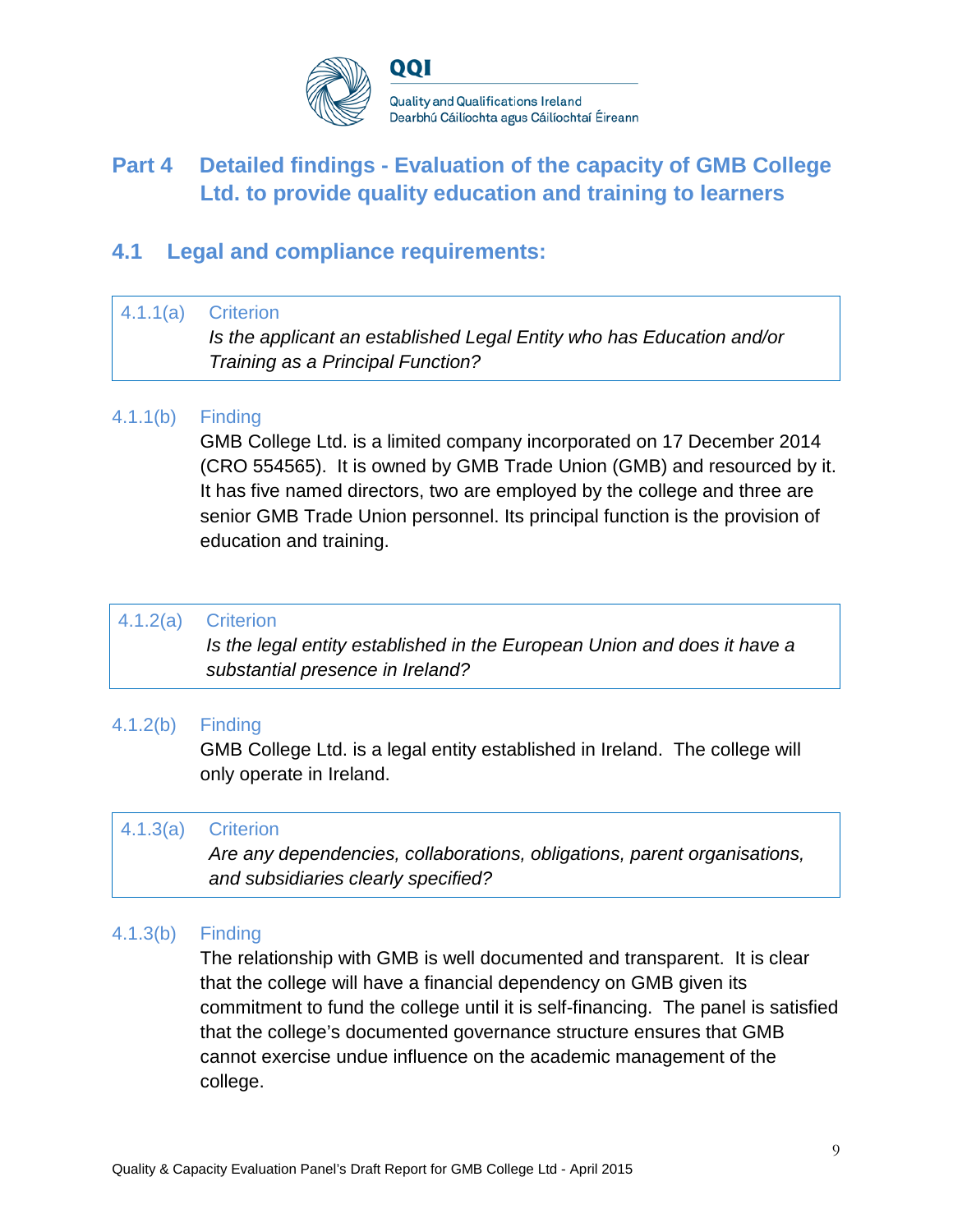

QQI

### 4.1.4(a) Criterion

*Are any third-party relationships and partnerships compatible with the scope of access sought?*

## 4.1.4(b) Finding

This is not applicable to GMB College Ltd. as this stage of its development.

## 4.1.5(a) Criterion

*Are the applicable regulations and legislation complied with in all jurisdictions where it operates?*

## 4.1.5(b) Finding

GMB College Ltd.., in making the required statuary declaration has certified that it is in compliance with all relevant legislation and regulatory requirements applicable to the provision of education and training in Ireland, in particular all employment, health and safety, equality, data protection, and financial regulatory requirements insofar as same are applicable to GMB College Ltd.'s operations. The Academic Director's professional background and extensive experience in legal compliance requirements is a further assurance of the college's capacity to meet all relevant legislative and regulatory requirements as the college commences operations

### 4.1.6(a) Criterion

*Is the applicant in good standing in the qualifications systems and education and training systems in any countries where it operates (or where its parents or subsidiaries operate) or enrols learners, or where it has arrangements with awarding bodies, quality assurance agencies, qualifications authorities, ministries of education and training, professional bodies and regulators.*

### 4.1.6(b) Finding

This is not applicable to GMB College Ltd. as it is a start-up operation and is not an education or training provider in any other jurisdiction. The college made the strategic decision to apply to QQI for initial validation of its programmes. If successful, this will be its first relationship with an awarding body or quality assurance agency. GMB College Ltd. has sought to establish the relationship with QQI at an early stage in its development in order to ensure that it implements a quality assurance system that meets the benchmark standards of an awarding body.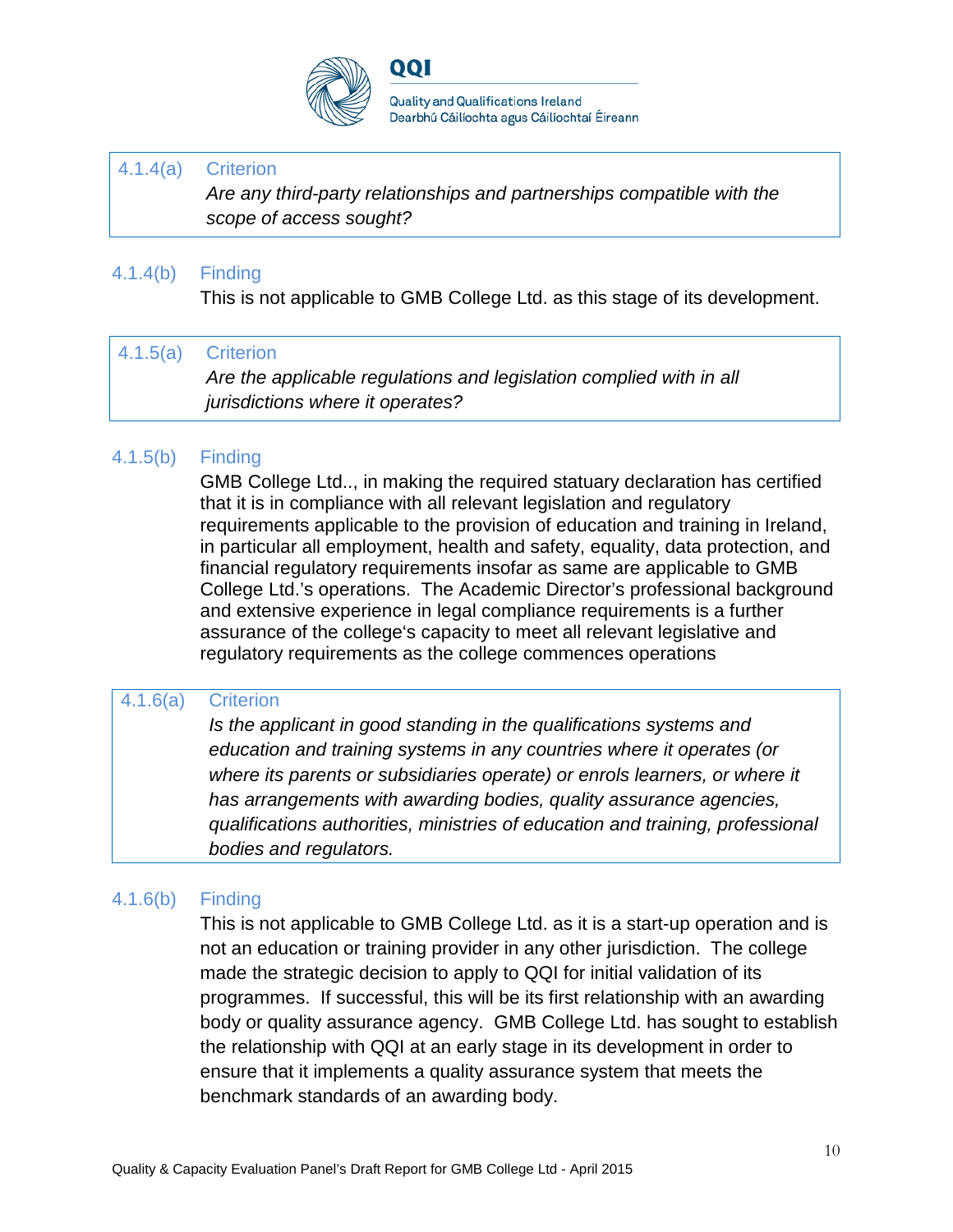

## **4.2 Resource, governance and structural requirements:**

#### 4.2.1(a) Criterion

*Does the applicant have a sufficient resource base and is it stable and in good financial standing?*

### 4.2.1(b) Finding

GMB College Ltd. is wholly owned by the GMB Trade Union. The establishment of a college is part of the union's strategic plan to develop and expand its activities in Ireland. GMB has committed to funding all college activities until such time as it is self- financing. There is no time limit to the financial support that GMB has committed. However, it is the college's ambition that it will be self-financing in 5 years. GMB College Ltd. has access to GMB Trade Union's infrastructure and resources such IT, operations and administrative supports.

GMB College Ltd. submitted a wide range of documentation confirming the investment and ongoing support of GMB. The panel is assured by this documentation and the GMB Covenant signed the Finance Director of GMB Trade Union that sufficient resources has been committed by GMB. This assurance confirms the stability and good financial standing of the college.

#### 4.2.2(a) Criterion

*Does the applicant have a reasonable business case for sustainable provision?*

### 4.2.2(b) Finding

Clear evidence was presented by GMB College Ltd. about the planning and rationale for focusing on the awards it has proposed. The college acknowledged the competitive environment it is entering. The college has provided detail of anticipated learner numbers and proposed fees for each programme it is offering, together with details of staff and tutor salaries. However the panel, in reviewing the proposed programme fees, is concerned that some of the fees proposed do not reflect the current market realities, demand for places and were significantly higher than the state funding available to learners to undertake programmes required for employment. This is a particular issue for the costing of the Early Childhood Care and Education programmes. The planned numbers of learners on some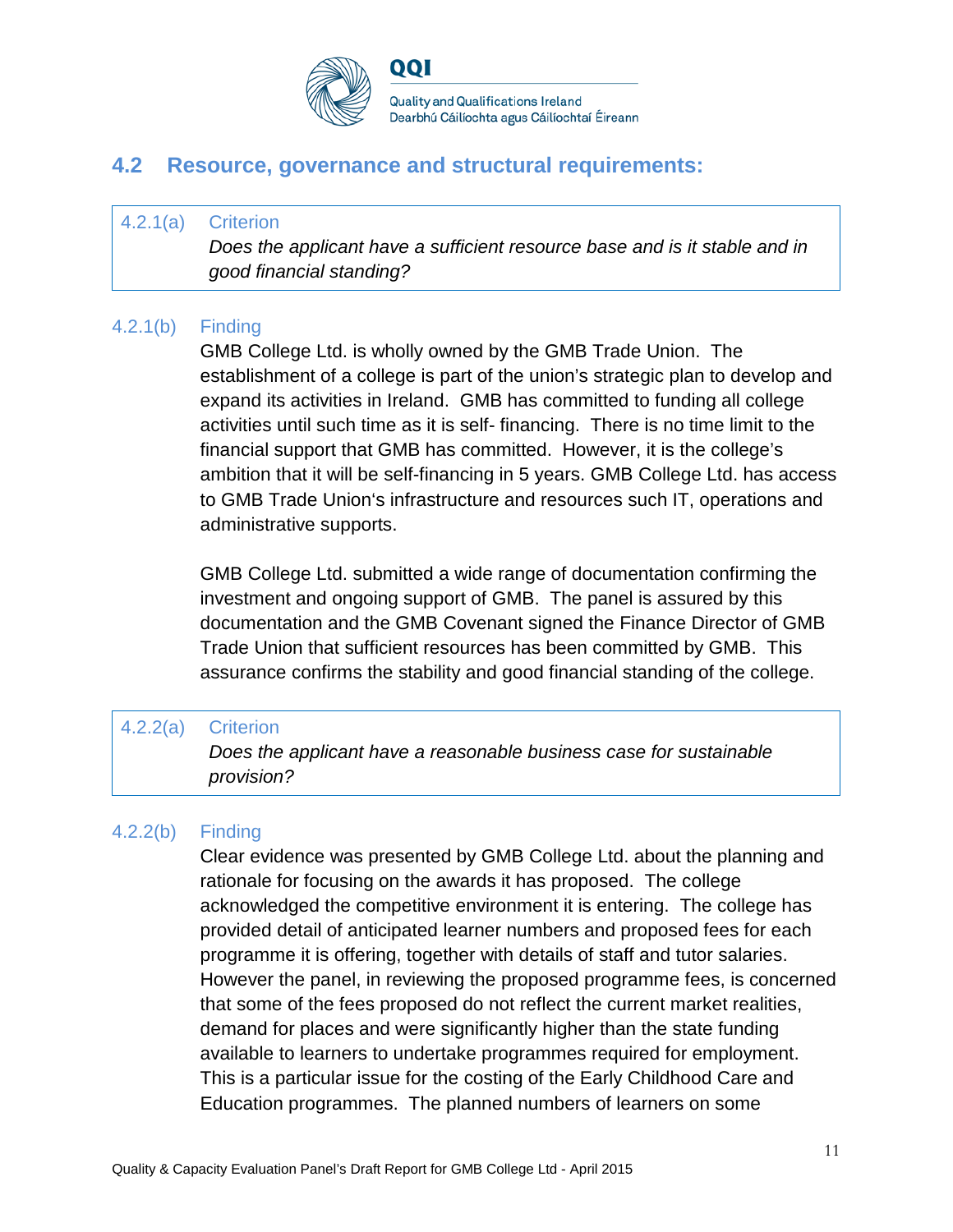

programmes i.e. the programmes leading to security award are also considered ambitious given the oversupply of provision in this area.

Assurances were provided by GMB College Ltd., during its presentation that learner numbers and programme fees will not impact on its capacity to offer sustainable provision. The commitment of GMB to support the operation of the college is unconditional and seen as key to the strategic development of the union in Ireland. This committed support removes the normal commercial pressures faced by start-up operations from GMB College Ltd.

The current range of expertise available to the college needs to be strengthened to enable the college achieve its strategic and business aims. It is the panel's view that GMB College Ltd.'s proposed plan for programme validation indicated in its Business Plan requires revision to phase the validation and delivery of the proposed programmes in the following order: Level 4 and Level 5 minor awards in Security, Law, Health and Safety and the Level 5 major award in Trade Union Studies and Level 6 minor awards Equality and Diversity Advocacy and Health and Safety.

When programmes have been validated by QQI and delivery commenced in these areas, the validation of Early Childcare and Education at Levels 5 and 6 and Level 5 Health Service Skills and Level 6 Management should commence.

#### 4.2.3(a) Criterion

*Are fit-for-purpose governance, management and decision making structures in place?*

### 4.2.3(b) Finding

The trustees of GMB Trade Union are the beneficial owners of GMB College Ltd. A Board of Management of no more than seven members acting in a non-executive voluntary capacity is responsible to the GMB Trade Union trustees for the governance of the college. Representatives of the GMB Trade Union and the college Academic Director will be members of the Board of Management. The Academic Director is the Chief Executive Officer of the college and is responsible to the board of management for the efficient and proper management of the college.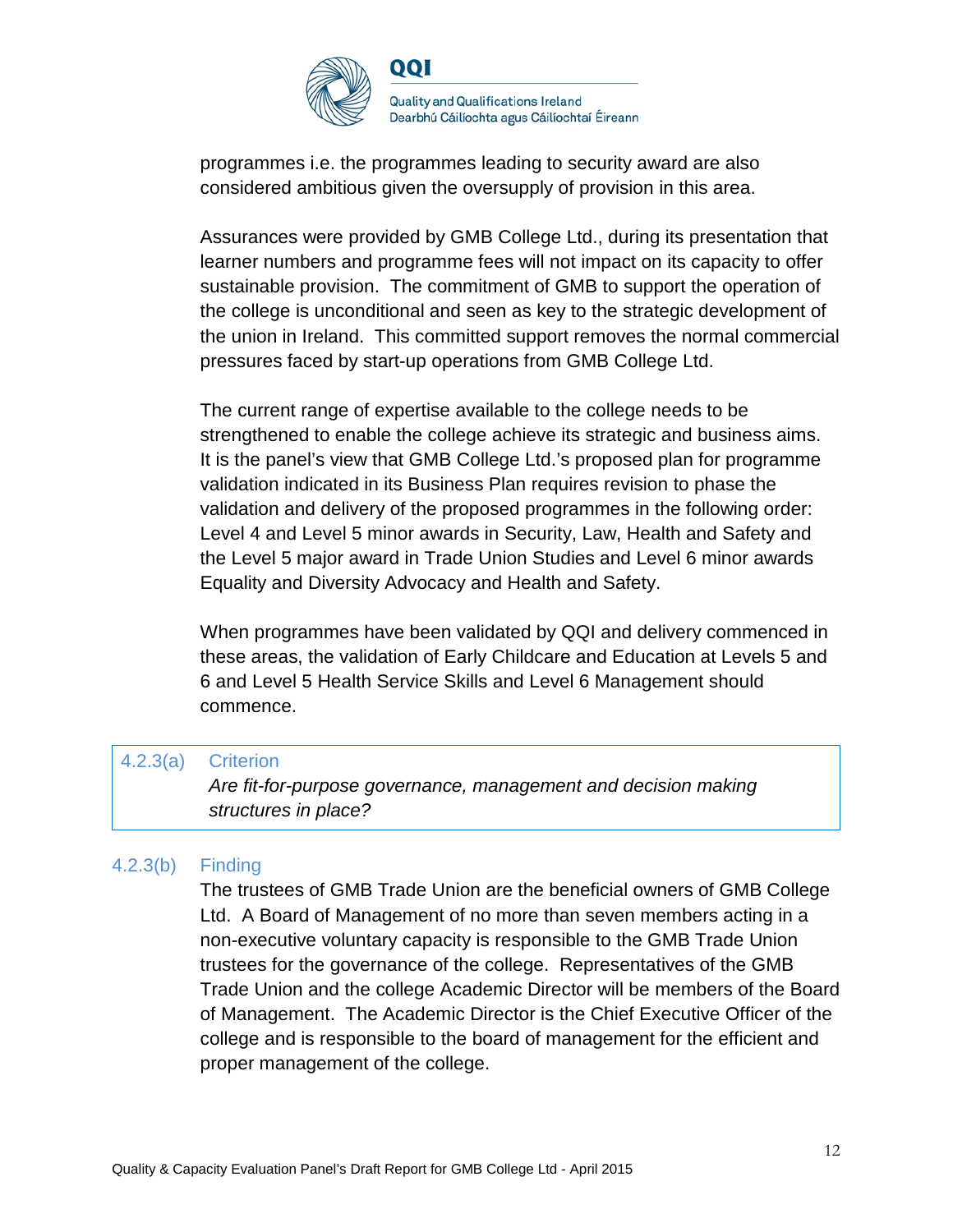

GMB College Ltd. has not fully implemented its planned governance and decision-making structure. The proposed governance structure seems capable of ensuring effective management and decision-making.

## 4.2.4(a) Criterion

*Are there arrangements in place for providing required information to QQI?*

### 4.2.4(b) Finding

GMB College Ltd. has appropriate arrangements in place to provide the required information to QQI and will be the responsibility of the Academic Director. Administrative support will be provided through the planned recruitment process. The learner management system which is currently in development by the IT department of GMB will strengthen the college's capacity to fulfil this criterion.

## **4.3 Programme development and provision requirements:**

#### 4.3.1(a) Criterion

*Does the applicant have experience and a track record in providing education and training programmes?*

## 4.3.1(b) Finding

GMB College Ltd. is a start-up operation and has no track record as a provider of further education and training. To address this criterion the college has established a 'commencement team' of experienced individuals with experience in the delivery of education and training with a range of providers. This team includes the three staff members of GMB College Ltd. - Academic Director, Deputy Director and Operations Manager and four qualified and experienced tutors. All have experience in delivering further and higher education and training programmes leading to awards at Level 5 and 6 on the National Framework of Qualifications.

The panel noted a need for development and strengthening of the commencement team in terms of its knowledge and understanding of the qualifications system: awards, learning outcomes, programme design, development and internal approval of programmes. The experience of being wholly responsible for implementing a large comprehensive quality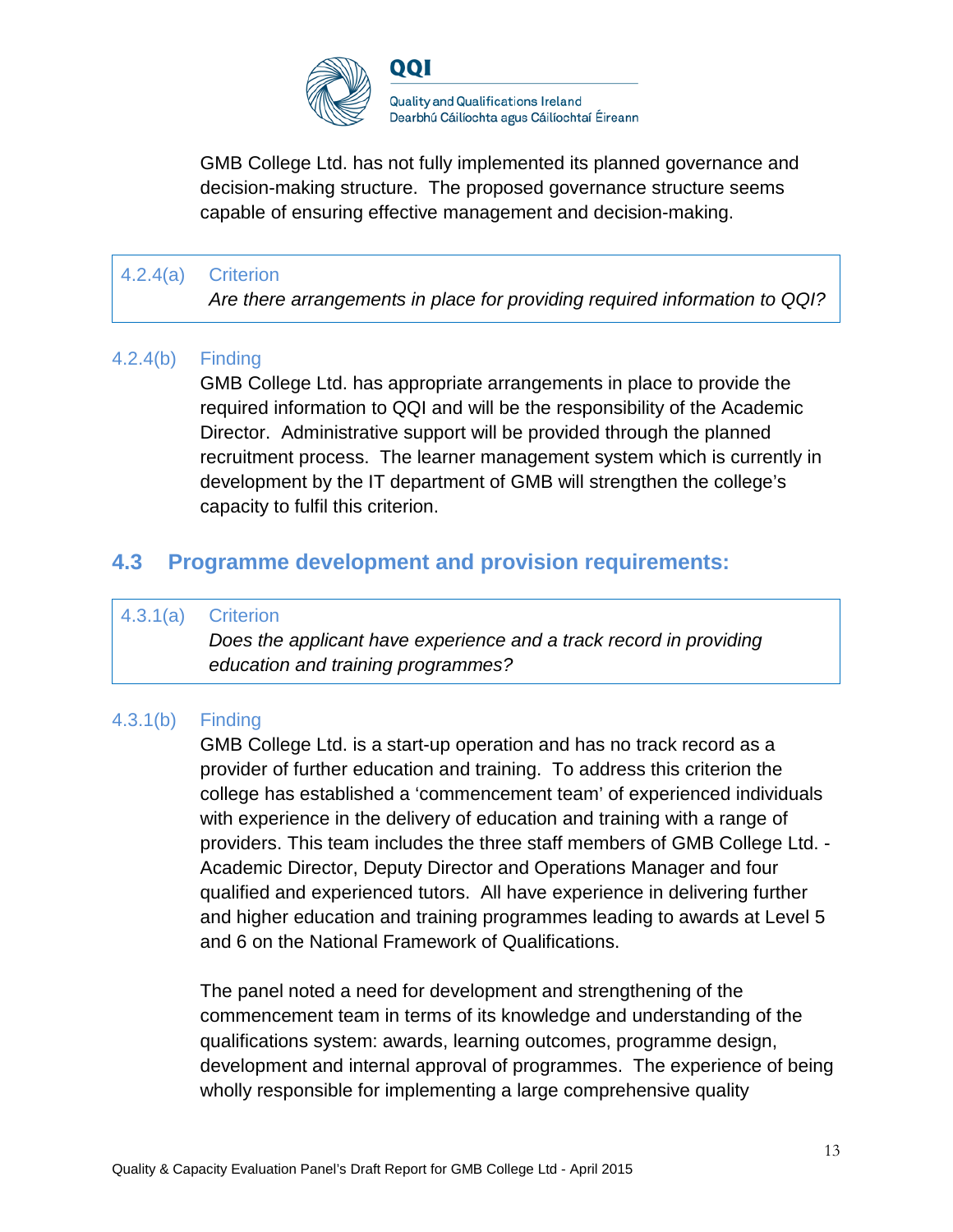

assurance system is identified as an ongoing area for resourcing and development by GMB College Ltd.

## 4.3.2(a) Criterion *Does the applicant have a fit-for-purpose and stable complement of education and training staff?*

#### 4.3.2(b) Finding

On the date of the evaluation, GMB College Ltd. has employed three staff. The Academic Director and Operations Manager are currently part time employees. The college indicated, at the panel presentation that, as its activities increase the Academic Director will transition to full time employment with the college. The Deputy Director is employed full time. The Operations Manager combines this role with the role of GMB Trade Union branch secretary. The college has provided the panel with details of its recruitment plans to staff the college with suitably qualified and experienced staff and confirmed these at its meeting with the panel.

The panel acknowledges that this is a reasonable approach for a start-up operation. However the requirement to have appropriate staff in place to manage and support the proposed quality assurance system is an essential pre-requisite for successful programme validation.

GMB College Ltd. is required to review the proposed recruitment methodology, selection criteria, role profiles and proposed contract terms. This is to ensure that the staff recruited has sufficient knowledge and experience together with clarity of role and responsibility in order to be able to fully implement the college's proposed quality assurance system and to successfully move to the next stage of programme validation.

#### 4.3.3(a) Criterion

*Does the applicant have the capacity to comply with the standard conditions for validation specified in Section 45(3) of the Qualifications and Quality Assurance (Education and Training) Act (2012) (the Act)?*

### 4.3.3(b) Finding

The standard conditions for validation specified in the Act include cooperation with and assistance to QQI in the performances of its functions,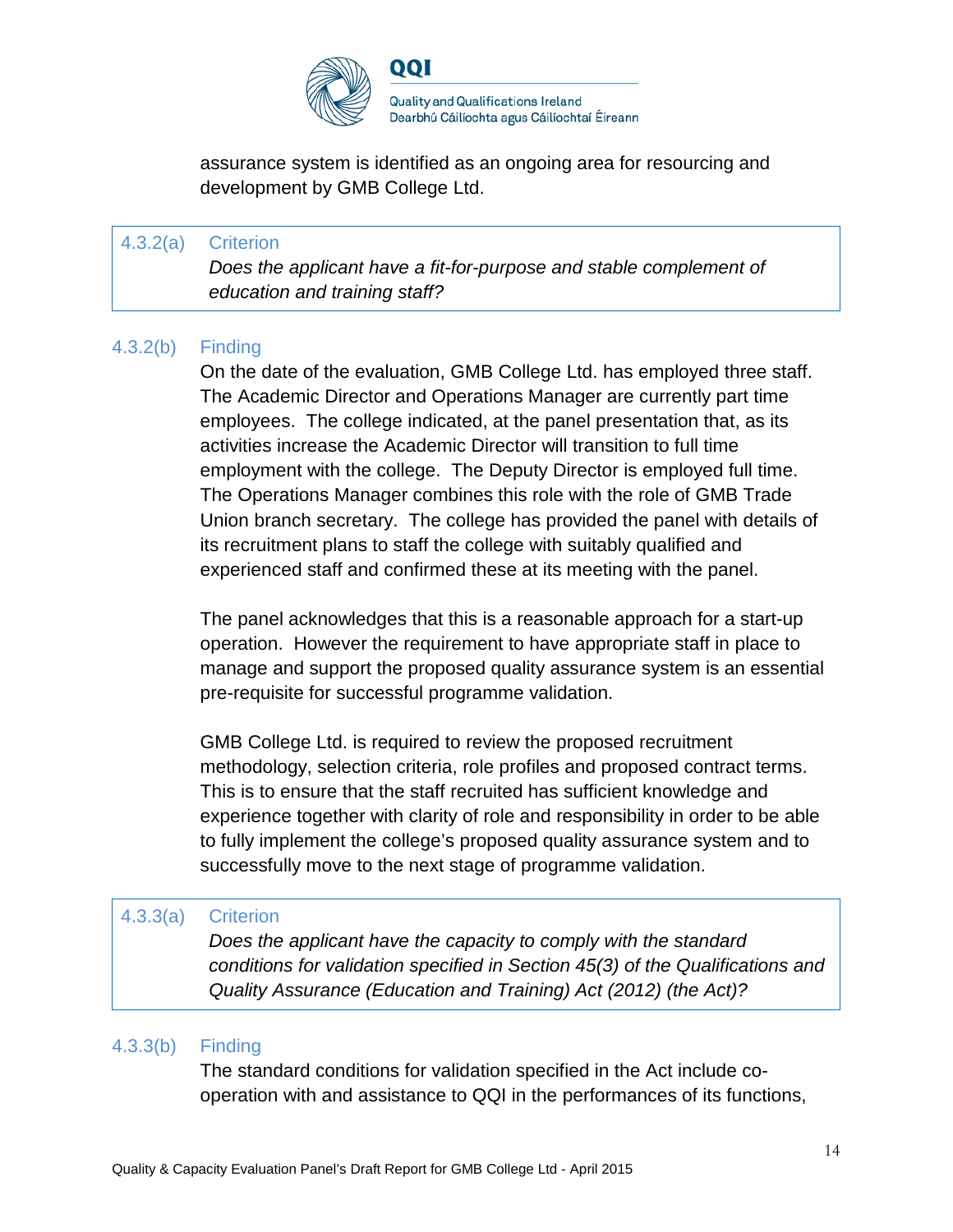

including the provision of such information required by QQI, the establishment of procedures for the fair and consistent assessment of learners and provisions for the protection of enrolled learners. From the documentation submitted and the presentation made by GMB College Ltd. the panel considers that its quality assurance system is capable of supporting the standard conditions for validation. This determination will be made during the programme validation stage of this process.

#### 4.3.4(a) Criterion

*Does the applicant have the fit-for-purpose premises, facilities and resources to meet the requirements of the provision proposed in place?*

## 4.3.4(b) Finding

GMB Trade Union purchased, in October 2014 the building GMB College Ltd. operates from. It also houses the offices of the Irish branch of the GMB Trade Union. A site visit undertaken by QQI executive confirms the information provided by GMB College Ltd. in its submission and during the evaluation meeting. The building and facilities are fit for purpose.

#### 4.3.5(a) Criterion

*Are there access, transfer and progression arrangements that meet QQI's criteria for approval in place?*

### 4.3.5(b) Finding

The access transfer and progression arrangements in place meet QQI criteria and are appropriate for the college's proposed provision.

There is no requirement for learners accessing the programmes offered by the college to join the GMB Trade Union.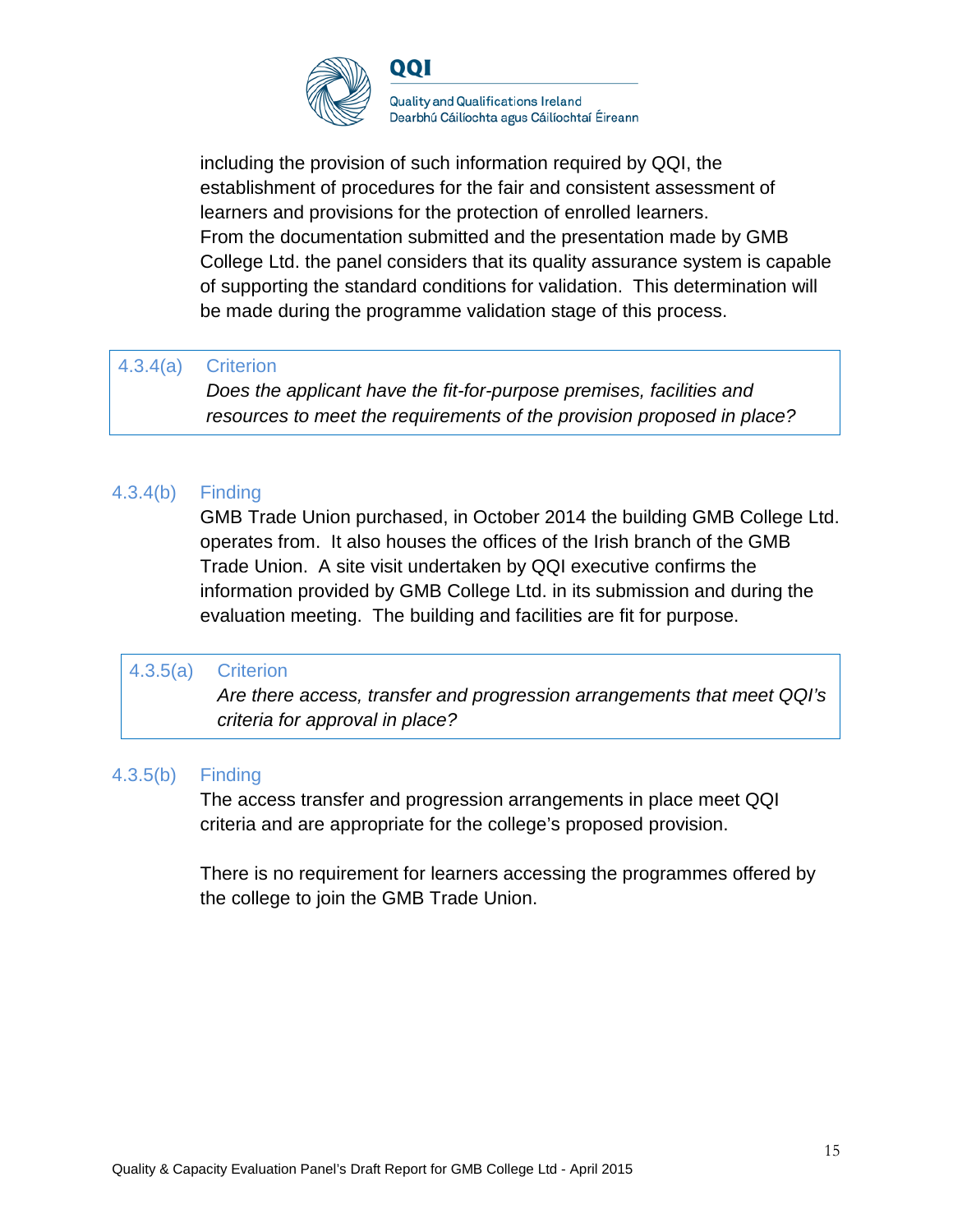

QQI

**Quality and Qualifications Ireland** Dearbhú Cáilíochta agus Cáilíochtaí Éireann

#### 4.3.6(a) Criterion

*Are structures and resources to underpin fair and consistent assessment of learners in place?*

#### 4.3.6(b) Finding

GMB College Ltd. demonstrated at the panel presentation an understanding of the structures and resources necessary to have in place to ensure fairness and consistency in learner assessment.

The panel has identified a structural weakness in the role of Programme Managers as 'Internal Moderators' and the relationship with tutors as 'Internal Assessors'. There is significant potential for a conflict between line management responsibilities, expert knowledge and academic management responsibilities to arise between Programme Managers and tutors. This conflict could damage the outcomes for learners.

The roles proposed for the 'Internal Moderator' and the responsibilities of the 'External Examiner' needs to be clarified. For example it is indicated that the External Examiner 'oversees the duties of the Programme Manager in their guise as internal moderator…' This is not an appropriate role for an External Examiner.

The college needs to further develop its understanding of the FET authentication process including internal verification and external authentication and results approval as set out in the FET Quality Assuring Assessment Guidelines (Revised 2013). The challenge of ensuring consistency of approach to assessment across the tutors employed to deliver programmes has been identified by GMB College Ltd. and it has proposed an approach to addressing this challenge i.e. 25% figure for monitoring assessment outcomes. The consistent and comprehensive implementation of the FET assessment guidelines will address this issue in more detail.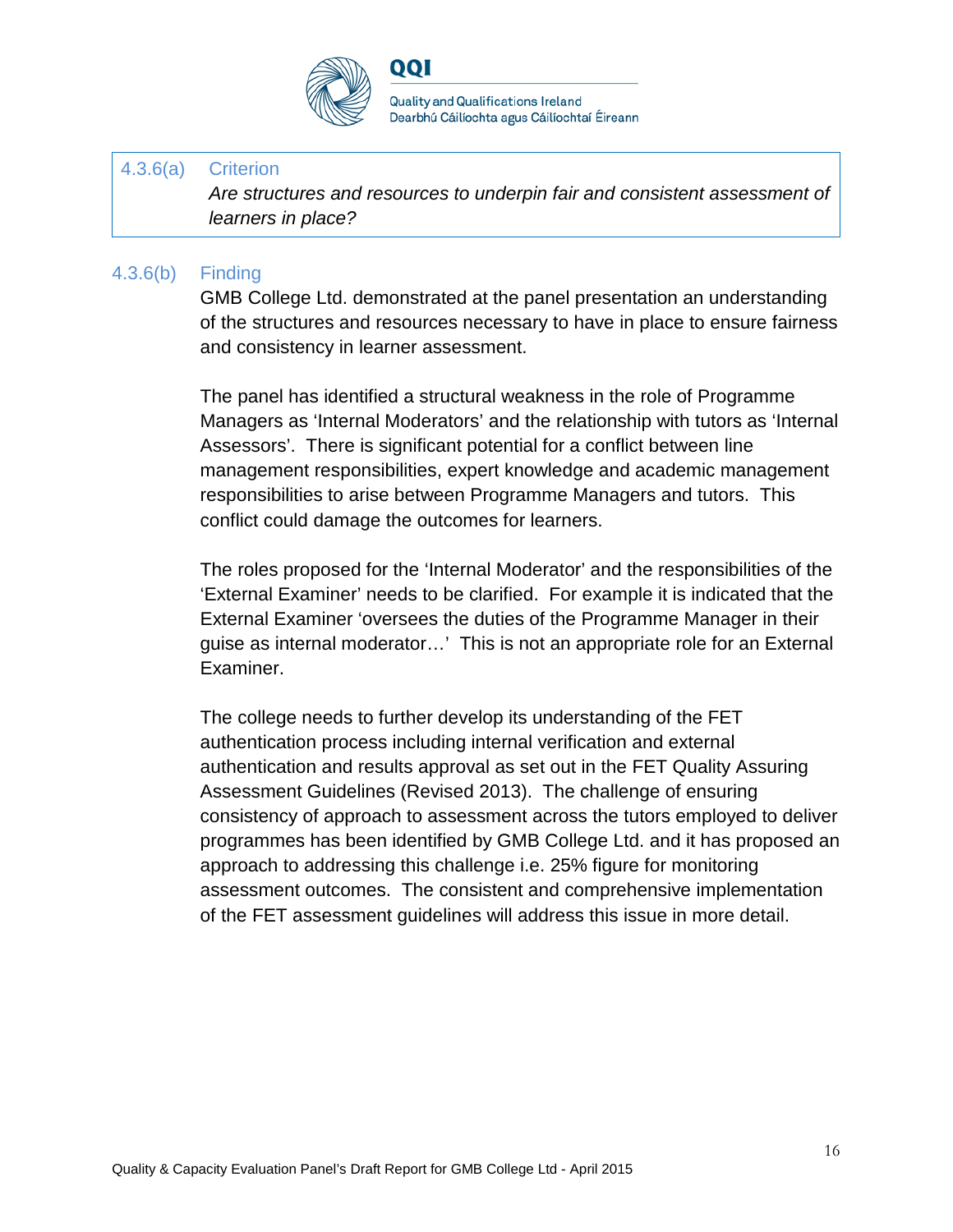

### 4.3.7(a) Criterion

*Are arrangements for the protection of enrolled learners to meet the statutory obligations in place (where applicable)?*

## 4.3.7(b) Finding

GMB College Ltd. understands its statutory responsibilities for protecting enrolled learners. It has provided a 'letter of comfort' from GMB, confirming that all learner fees will be refunded in the event of a programme not being provided. The college intends to establish appropriate academic arrangements with alternate providers to meet its obligations for the protection of enrolled learners.

# **4.4 Evaluation of capacity to provide the proposed education and training provision Overall finding:**

The panel is satisfied that GMB College Ltd. has proven its capacity to provide quality programmes leading to the proposed NFQ Level 4 to NFQ Level 6 major and minor awards in security, trade union studies, childcare, healthcare and management to learners, in an adequately resourced, suitable environment, subject to meeting the conditions at part 6 of this report.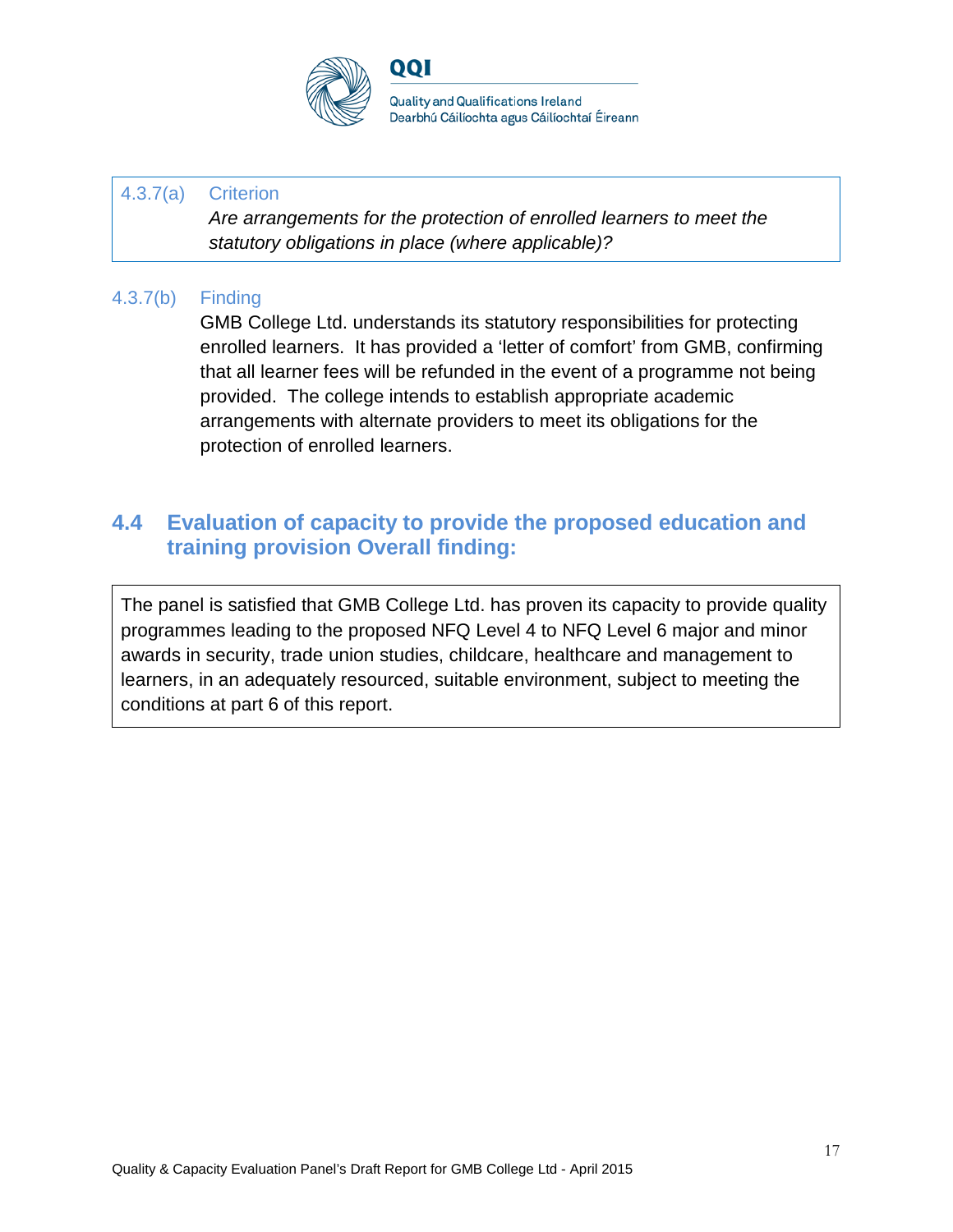

**Quality and Qualifications Ireland** Dearbhú Cáilíochta agus Cáilíochtaí Éireann

## **Part 5 Evaluation of draft QA Procedures submitted by GMB College Ltd.**

## 5.1(a) Criterion

*GMB College Ltd.*'s *policies are required to demonstrate a full knowledge of legislative obligations on providers arising from the Qualifications and Quality Assurance (Education and Training) Act (2012).*

## 5.1(b) Finding

The draft QA procedures submitted by GMB College Ltd. demonstrate its understanding of all the legislative obligations on providers who offer programmes leading to QQI awards. The panel was satisfied that the Academic Director of the college, in the course of the panel meeting, demonstrated an understanding of the legislative obligations of the 2012 Act and the consequences of not fulfilling these obligations.

### 5.2(a) Criterion

*The system for Internal/Self-Monitoring is credible i.e. it identifies*

- *- who is responsible*
- *- mode(s) of operation*
- *- frequency*
- *- indicator(s)/measures of effectiveness*

### 5.2(b) Finding

GMB College Ltd. as a small organisation requires its staff to undertake a number of roles, which is understandable.

The panel is of the view that GMB College Ltd.'s QA procedures for internal/self-review and monitoring require further thinking and refinement. The model of QA as presented is designed based on the higher education guidelines and associated criteria. Given that the college is providing further education and training programmes a reorientation of QA is likely to result in a more appropriate and practical set of procedures to support the college's proposed provision.

The proposed Academic Quality Council structures for internal review and coordination are extensive and should be revisited. Some of the activities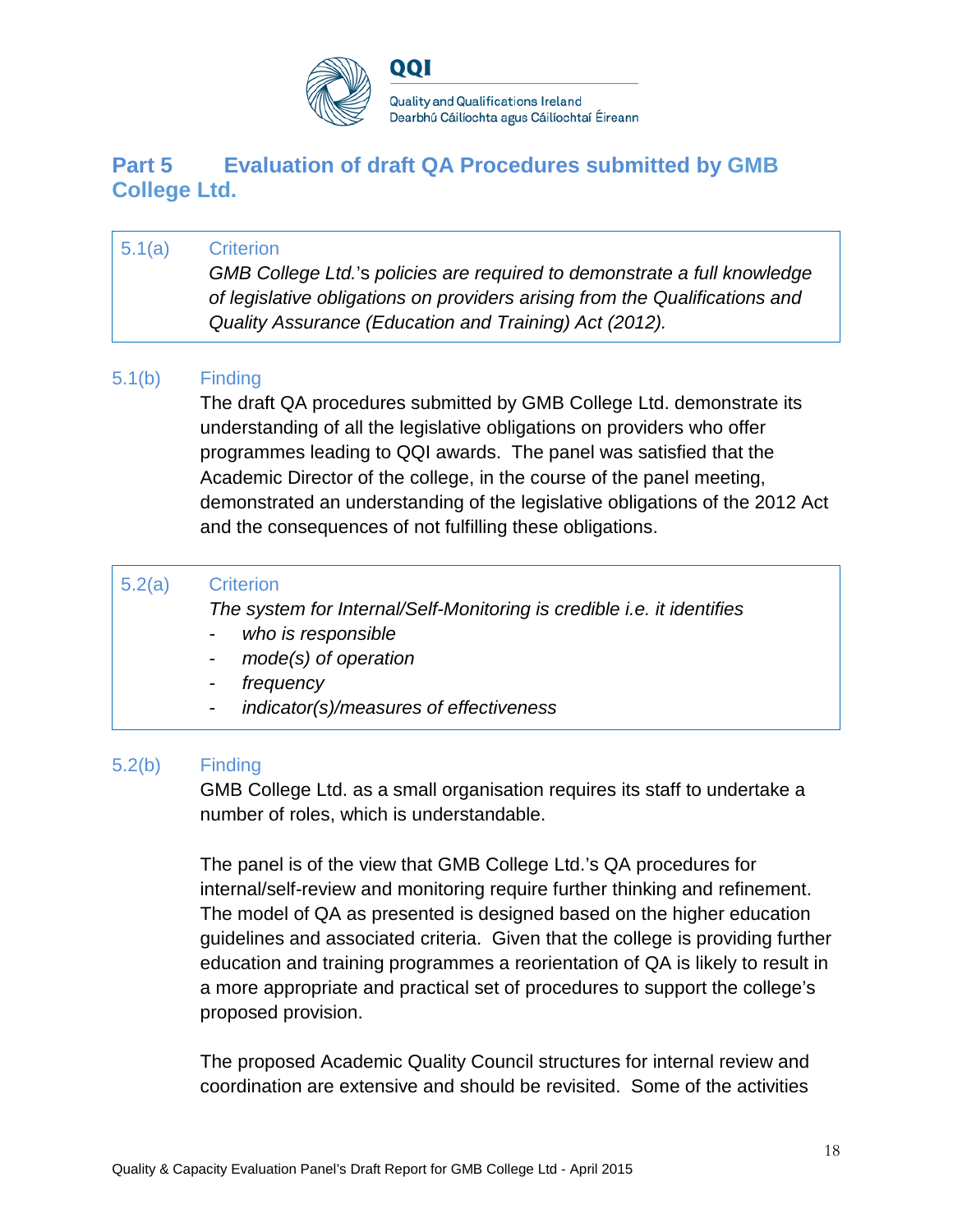

could be better allocated to Programme Managers as they should be seen as part of the day to day operational activities of a coordinator. The council will then take on a role of higher level review and planning

There is scope for expanding the knowledge and experience of key personnel in relation to implementation of quality assurance, particularly in regards to internal monitoring and review. It is likely that support and mentoring will be needed in the initial years of programme planning, delivery and the review of provision in the light of evidence from systematic and structured monitoring of the quality of provision. The planned range of programme provision is also a factor to be noted in the context of responsibilities and roles for personnel in the college.

#### 5.3(a) Criterion

*The procedures for Assessment of Learners have the capacity to ensure that assessment as carried out will be fair, consistent and fit for purpose.*

#### 5.3(b) Finding

GMB College Ltd. provided sufficient assurance in discussions with the panel that it had the capacity to ensure that assessment carried out will be fair, consistent and fit for purpose.

The assessment procedures in the initial application were set out in line with the higher education and training model and will need to be revised as this provider is to operate in the FET sector and it would be expected that the assessment procedures will be fully aligned with FET QA guidelines for assessment. This will ensure that the assessment procedures reflect more fully the understanding of full provider ownership of these policies and procedures i.e. removal of any reference to the role of QQI in such matters.

There is some confusion within a number of the assessment procedures around stages of pre-assessment, planning for assessment and post assessment of learners. These procedures need to be revised. Assessment devised for the validated programme cannot be changed without reference to QQI once a programme is validated and the procedures of the college in relation to fair and consistent assessment must reflect this.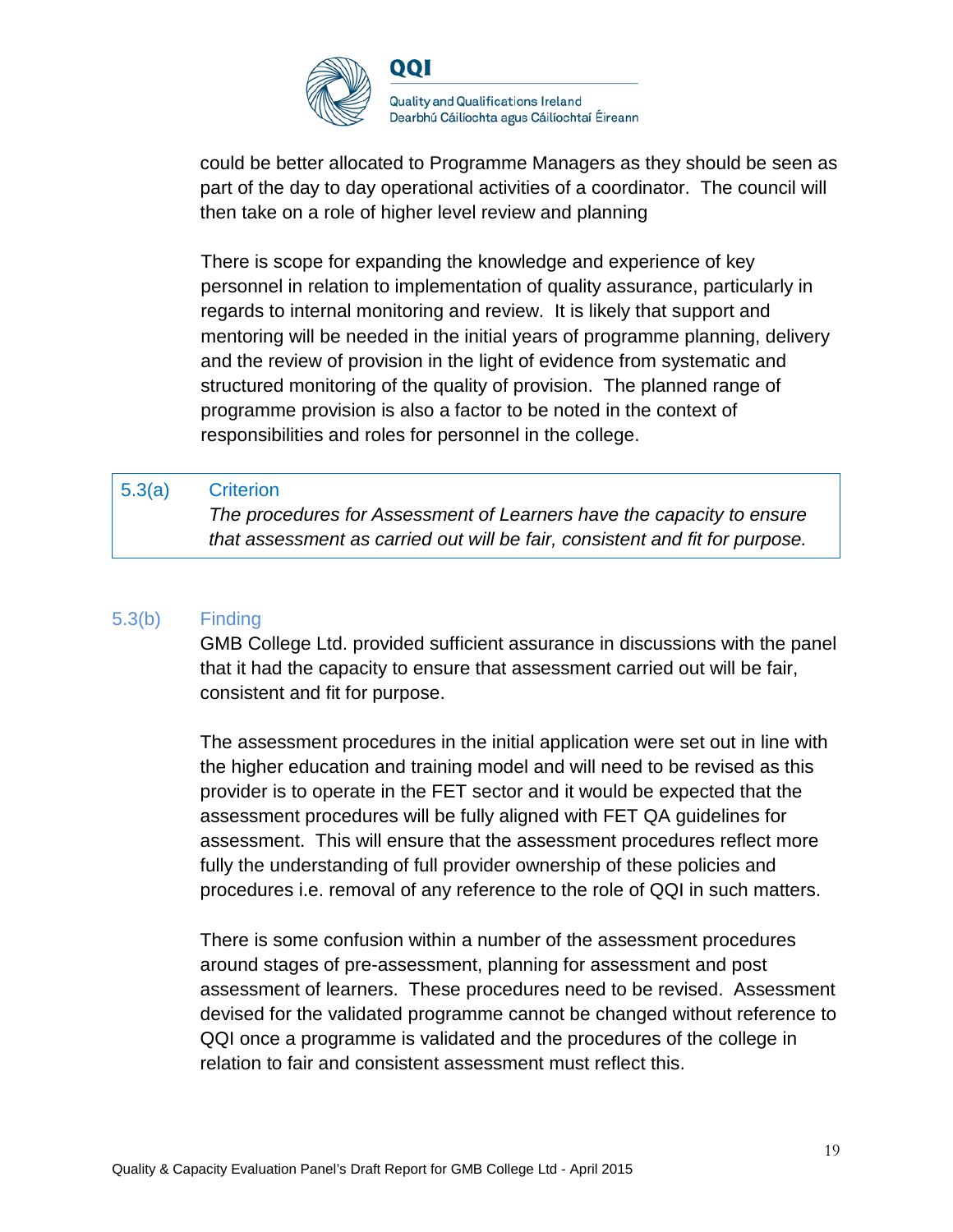

QQI

**Quality and Qualifications Ireland** Dearbhú Cáilíochta agus Cáilíochtaí Éireann

#### 5.4(a) Criterion

*The policy for Protection of Enrolled Learners clearly states the provider's obligations in this area.*

#### 5.4(b) Finding

GMB College Ltd.'s Protection of Enrolled Learners' (PEL) policy demonstrates a clear understanding of its obligations in this area.

#### 5.5(a) Criterion

*The system for Self-Evaluation and Improvement is credible and has the potential to support quality provision in the provider.*

#### 5.5(b) Finding

In its documentation and at the panel meeting GMB College Ltd.'s management provided the panel with sufficient assurance that it understood the requirements of an effective self-evaluation system. In its initial operating phase, the college has committed to an annual review by the Self-Evaluation Committee of the college services, management, programmes and performance measurements. The annual review will engage external expertise. The panel requires a commitment from GMB College Ltd. to undertake this review on an annual basis for a period of five years. This will support the implementation and embedding of the college's documented quality system.

#### 5.6(a) Criterion

*There is evidence of involvement of all significant stakeholders (learners, staff, independent evaluator, external stakeholders) in the process of selfevaluation.*

### 5.6(b) Finding

There is evidence that GMB College Ltd. understands the requirements for all stakeholders to be involved in its self-evaluation processes. The panel acknowledges that the college clarified to the panel's satisfaction how feedback provided by stakeholders will inform decisions to improve programmes.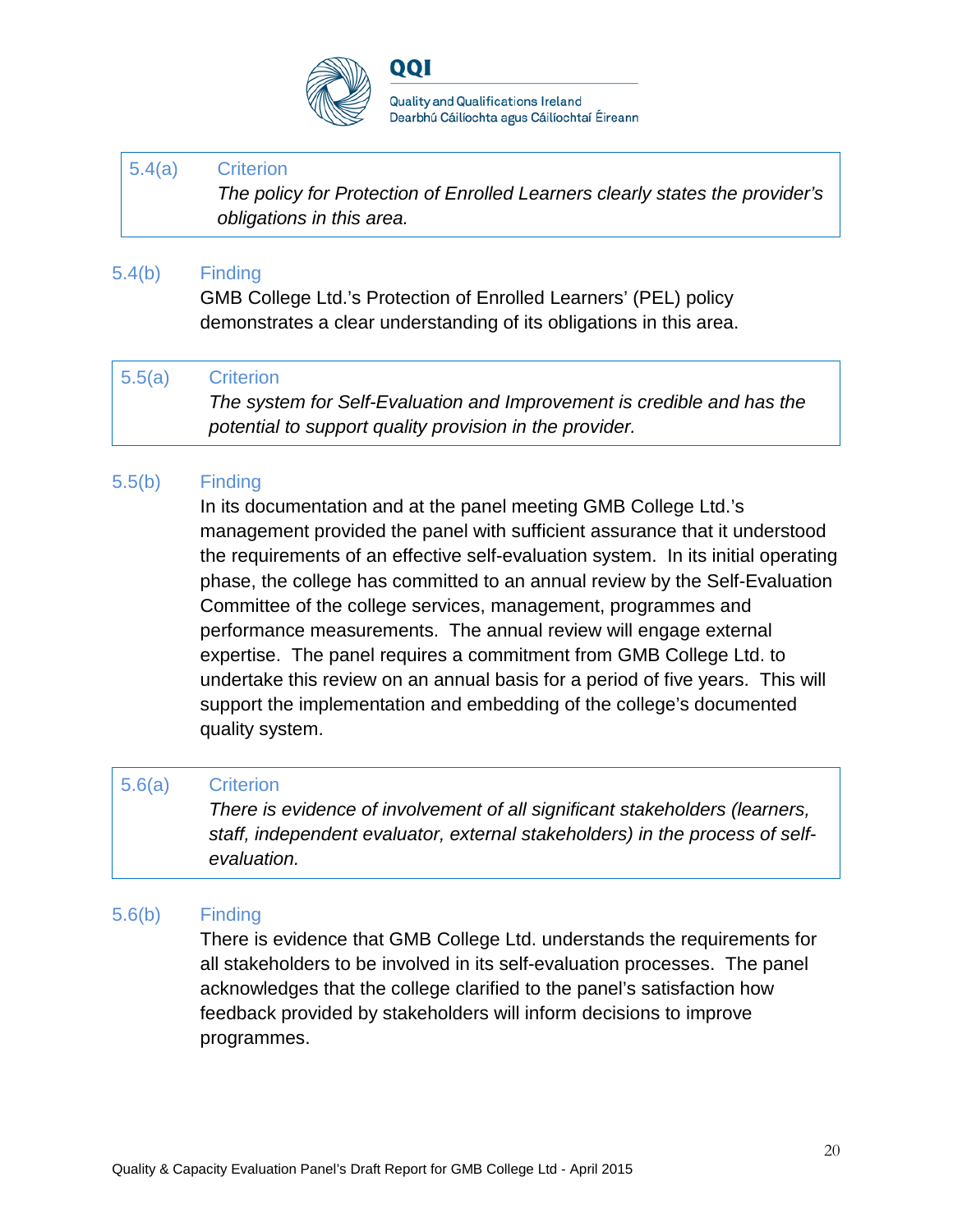

QQI

**Quality and Qualifications Ireland** Dearbhú Cáilíochta agus Cáilíochtaí Éireann

### 5.7(a) Criterion

*The presentation to the panel demonstrates a full ownership and understanding of the quality system by GMB College Ltd. management.*

### 5.7(b) Finding

From the documentation submitted and from the presentation made by the management of the college, it is clear that a high level of planning and consideration has been put into the development of GMB College Ltd.'s Quality Assurance Framework and how it will be implemented. The panel is satisfied that the management team has ownership and understanding of the college's quality system in so far as this can be determined at this stage of the college's operations.

Current staffing is not adequate to support the proposed quality assurance system. The Deputy Director's role in the coordination and implementation of the quality assurance system is supported by a member of the commencement team. The panel recommends that further resources, in terms of accessing suitable expertise with experience of implementation of QA systems in a large FET provider, be committed to support the Deputy Director. This will ensure the college can fully implement its proposed QA Framework. Networking with similar providers may also be useful in this regard.

#### 5.8(a) Criterion

*The procedures are capable of being effectively monitored by the provider and/or by QQI.*

### 5.8(b) Finding

GMB College Ltd. is commencing operations with a small core team supported by members of the 'commencement team'. It is acknowledged that current staff will have to undertake a number of roles. The panel considers that the role of Deputy Director requires reconsideration and that it would be more appropriate for the Academic Director to take over a number of tasks related to the implementation of the quality assurance procedures.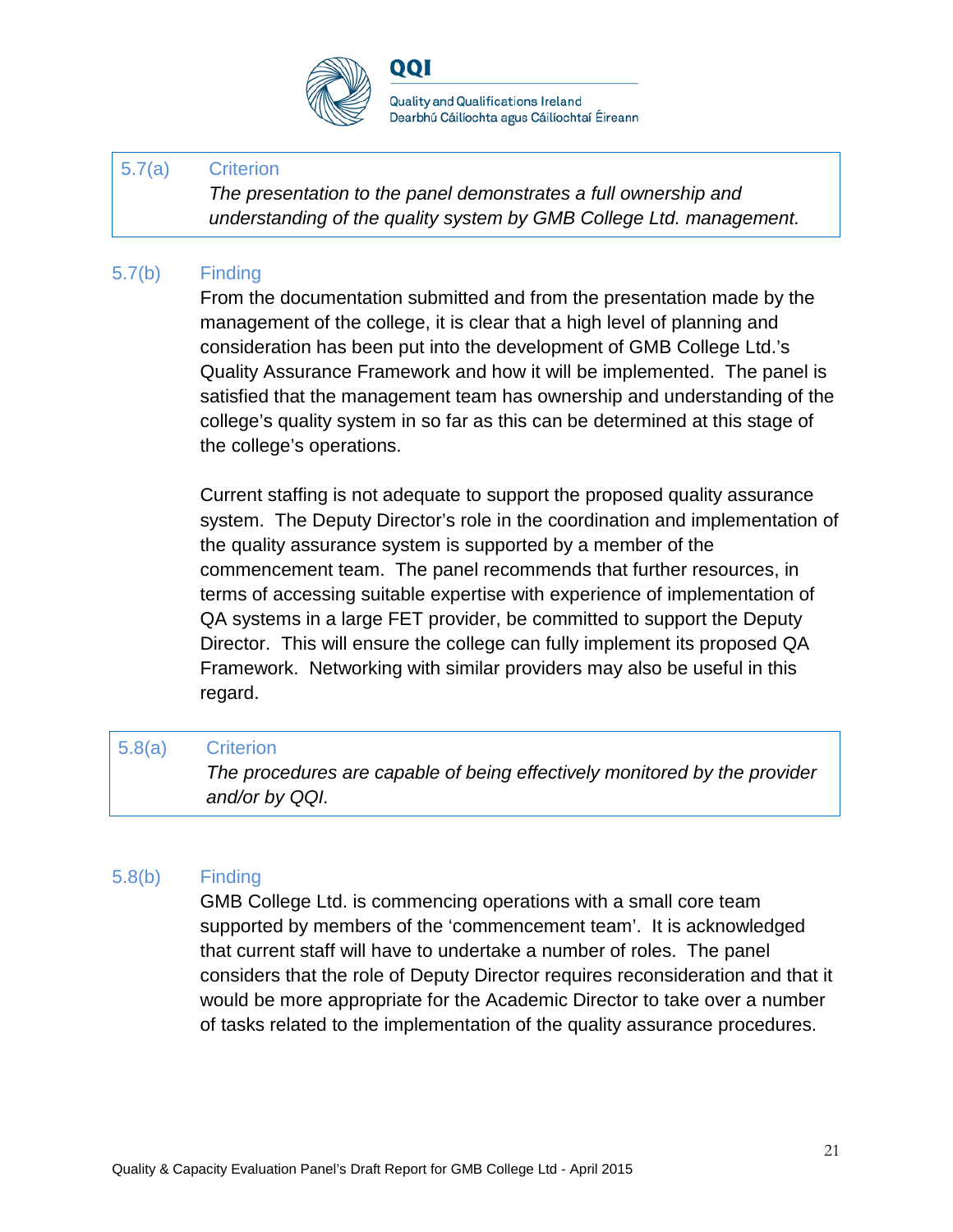

#### **Quality and Qualifications Ireland** Dearbhú Cáilíochta agus Cáilíochtaí Éireann

# **5.9 Evaluation of draft QA Procedures: Overall finding**

The panel is satisfied that the draft Quality Assurance procedures and supporting infrastructure submitted by GMB College Ltd. demonstrates a potentially effective quality management system fit for the purposes of education and training programmes leading to major and minor (non-major) NFQ Level 4 to NFQ Level 6 awards.

As the college has yet to commence its operations, the implementation of the draft Quality Assurance procedures will require regular review by the Director and Deputy Director to ensure they remain fit for purpose as the college grows.

The conditions and recommendations made by the panel will strengthen the procedures to support the implementation of an effective quality management system by GMB College Ltd.

# **Part 6 Conditions and Recommendations**

# **6.1 Conditions**

The panel, at the conclusion of the evaluation process, lays down a number of conditions for GMB College Ltd. These conditions must be met to the satisfaction of QQI prior to the commencement of Stage 2 of the access to initial validation process: submission of programmes for validation.

Evaluation of the capacity of GMB College Ltd. to provide quality education and training to learners

## *4.2 Resource, governance and structural requirements:*

• Revise the plan to phase the application for validation and delivery of proposed programmes in the following suggested order: Level 4 minor awards in Security, Law and Health and Safety and the Level 5 major award in Trade Union Studies and Level 6 minor awards Equality and Diversity Advocacy and Health and Safety.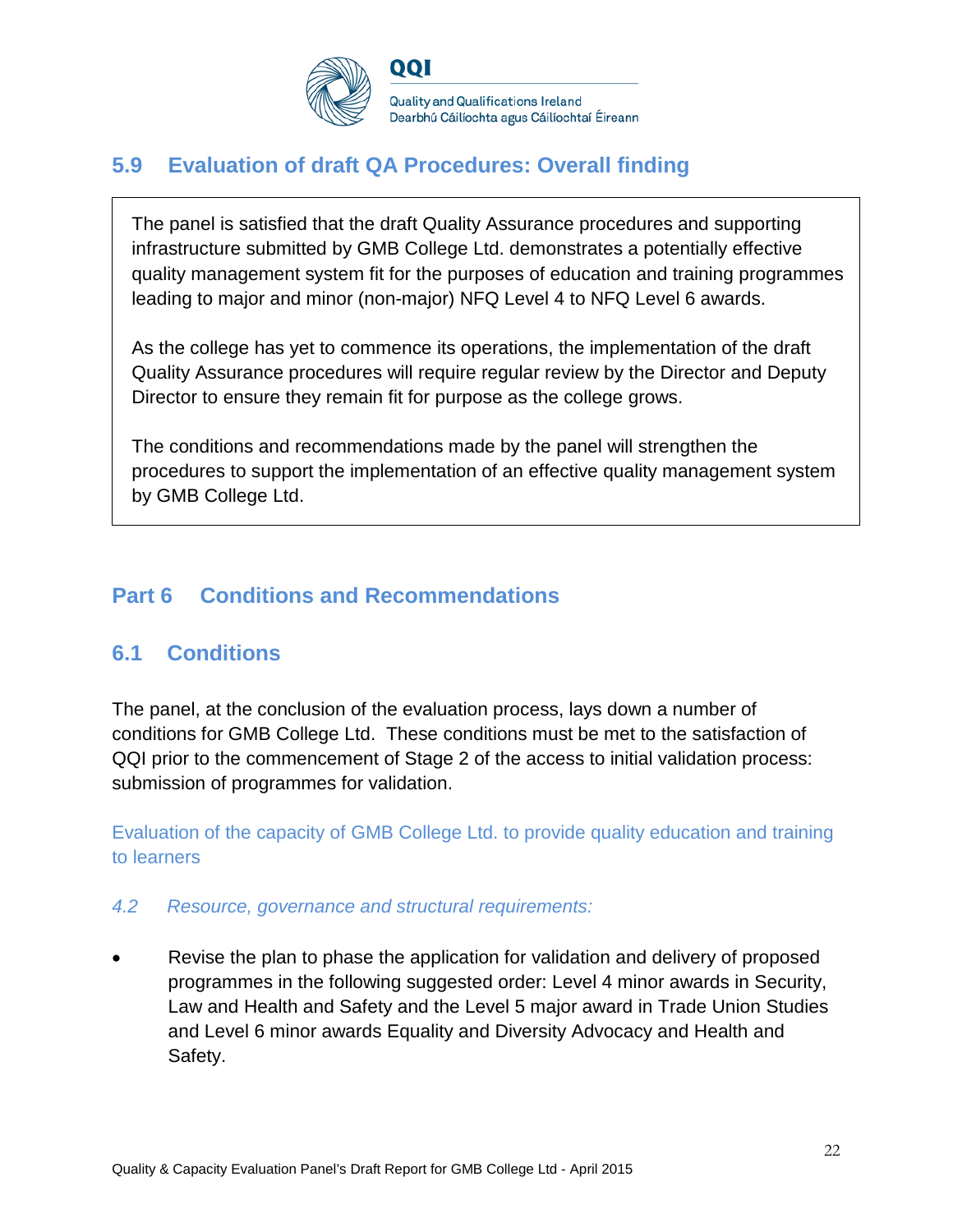

When GMB College Ltd. programmes have commenced in these areas, the validation of Early Childcare and Education at Levels 5 and 6 and Level 5 Health Service Skills and Level 6 Management may then commence (para 4.2.2).

#### 4.3 Programme *development* and provision requirements:

- Review and revise the recruitment methodology, selection criteria, role profiles, and proposed contract terms to ensure that the staff recruited have appropriate qualifications and experience pertinent to their roles (para 4.3.2).
- Address the structural weakness identified in the role and responsibilities of the Programme Managers, Internal Assessors, External Examiners and tutors through the implementation of the requirements of the FET Quality Assuring Assessment Guidelines (Revised 2013) (para 4.3.6).

#### Part 5 Evaluation of draft QA Procedures

- Review the role of the Academic Committee to ensure the day to day operational tasks are assigned more appropriately (para 5.2).
- Revise the procedures on the stages of pre-assessment, planning for assessment and post assessment of learners. This should include procedures for sampling, internal verification and external authentication and results approval as set out in the FET Quality Assuring Assessment Guidelines (Revised 2013) (para 5.3).
- Make a commitment to undertake the Self-Evaluation Committee's review, engaging external expertise, on an annual basis for a period of five years (para 5.5).
- Commit further resources to ensure GMB College Ltd. can fully implement its proposed extensive QA framework. An experienced mentor with a large FET provider background is recommended. This additional resource together with a review of the roles and responsibilities of the Deputy Director and Academic Director will provide a sound basis for successful implementation of its proposed QA framework (para 5.7 and 5.8).

It is a standard condition of the initial access to programme validation process that providers who have their draft QA procedures agreed by QQI must apply to validate the proposed programmes within six months of their approval. This condition applies to GMB College Ltd.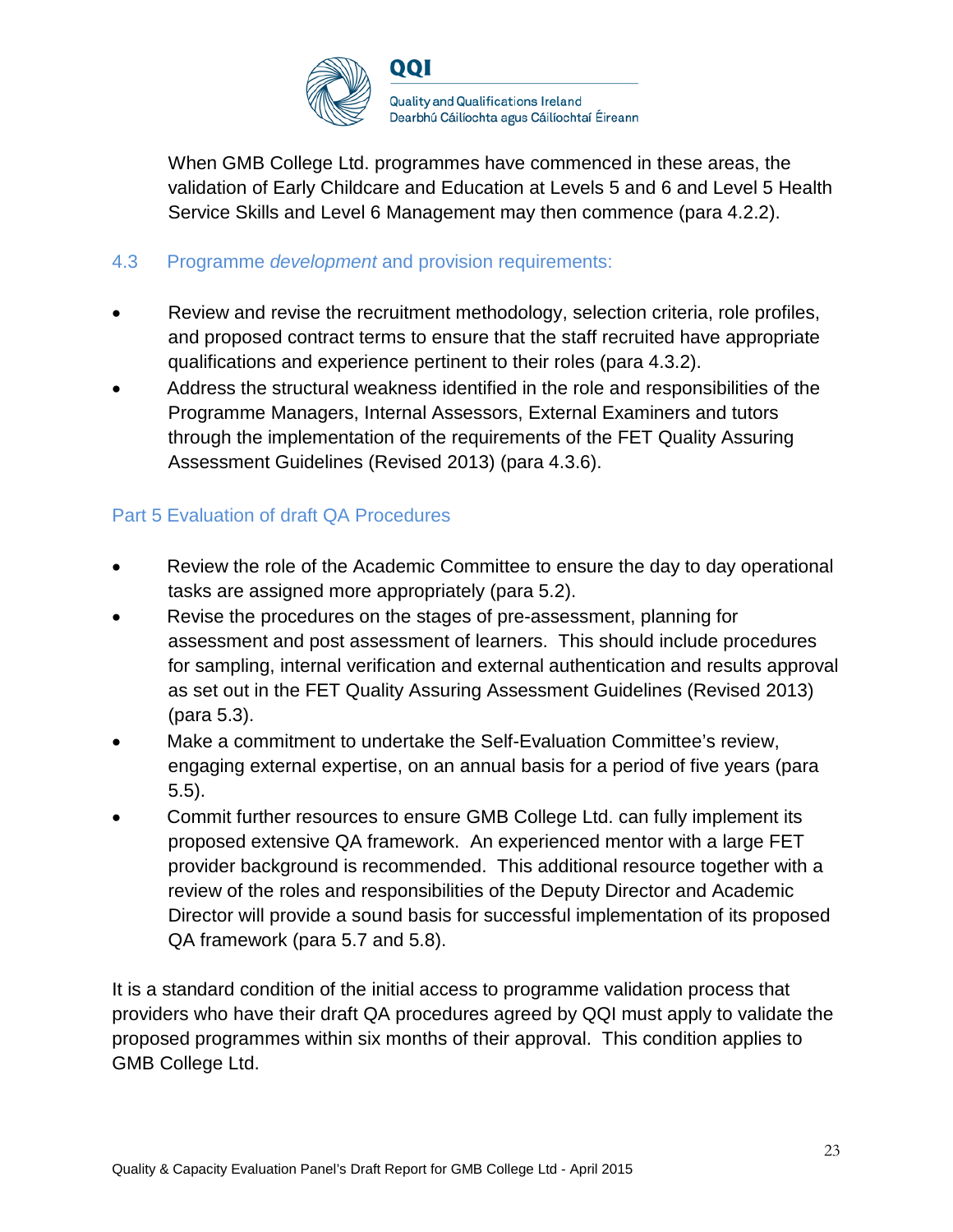

## **6.2 Recommendations**

The panel, at the conclusion of the evaluation process, makes the following recommendations for improvement to GMB College Ltd.

- Provide the commencement team with an opportunity to develop its knowledge and understanding of the qualifications system: awards, learning outcomes, programme design, development and internal approval of programmes (para 4.3.1).
- Network with other established providers who offer accredited education and training (para 5.7).

# **Part 7 Approval by Chair of the Panel**

This report of the Quality and Capacity Panel is approved and submitted to QQI for its decision on the recommendation to approve the draft Quality Assurance Procedures of GMB College Ltd. and approve its progression to Stage 2 of the initial validation process.

Name:

*Jack O' Herlihy* Chair, Quality and Capacity Sub-panel

Date: 13 April 2015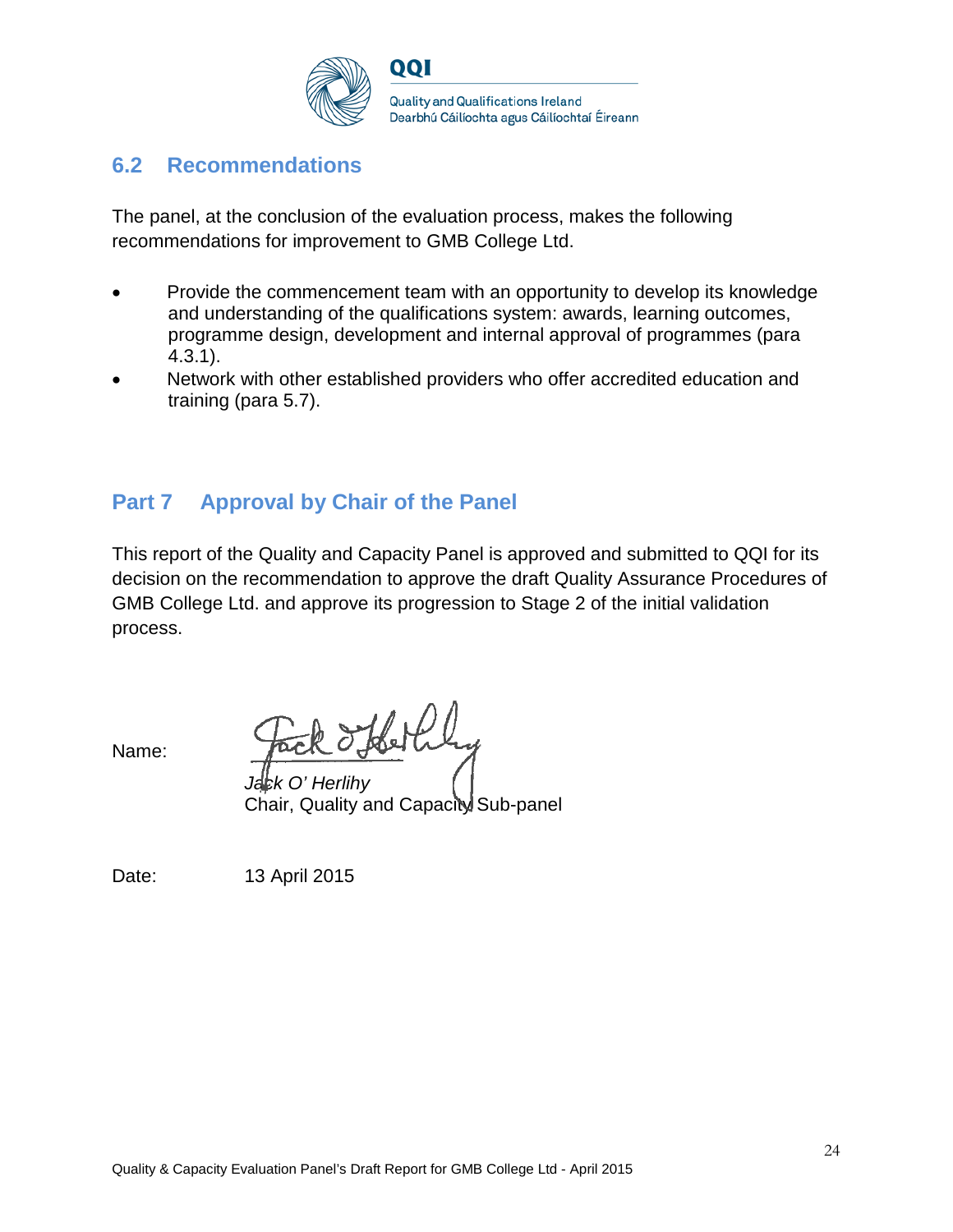

# **Annex 1: GMB College Organisational Structure**